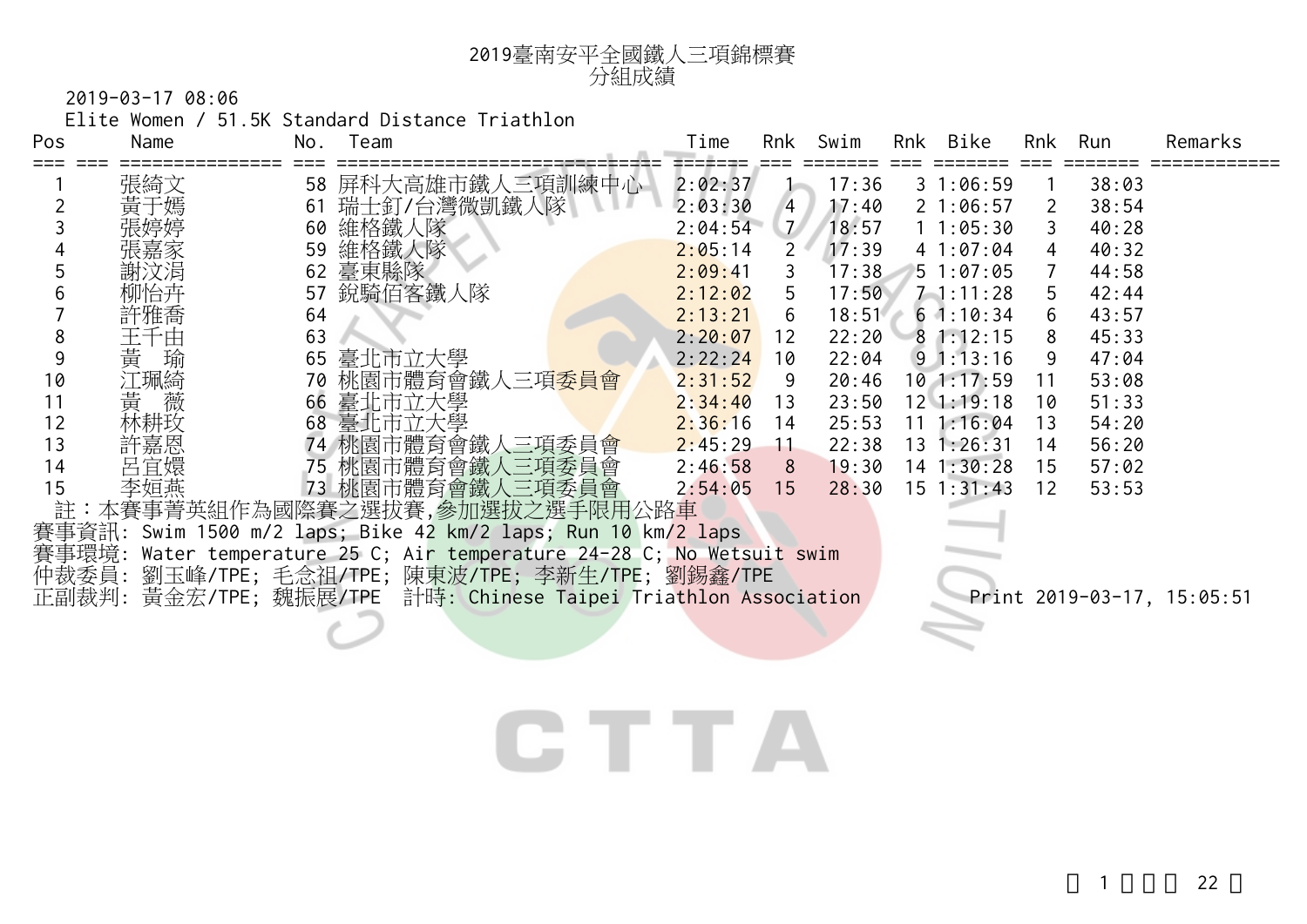

2019-03-17 08:01

Elite Men / 51.5K Standard Distance Triathlon

| Pos    | Name       | No. | Team                           | Time    | Rnk            | Swim  | Rnk            | Bike           | Rnk | Run   | Remarks    |
|--------|------------|-----|--------------------------------|---------|----------------|-------|----------------|----------------|-----|-------|------------|
|        | 王威凱        |     |                                | 1:49:26 | $4 -$          | 16:23 |                | 51:00:34       |     | 32:30 |            |
| 2      | 張家豪        | 3   | 維格鐵人隊                          | 1:49:51 | $\overline{3}$ | 16:24 |                | 71:00:32       | 2   | 32:55 |            |
| 3      | 林威志        |     | 屏科大高雄市鐵人三項訓練中心                 | 1:50:47 |                | 16:18 |                | 81:00:40       | 3   | 33:50 |            |
|        | 吳承泰        |     | 臺北市立大學                         | 1:51:51 | 12             | 17:25 |                | 59:35          | 4   | 34:53 |            |
|        | 周汶傑        | 48  | 紅纖體育會                          | 1:52:12 | $\overline{2}$ | 16:21 |                | 91:00:40       |     | 35:11 |            |
| 6      | 林志峰        | 5   | 臺北市立大學                         | 1:53:16 | 6              | 17:21 | $2 -$          | 59:35          |     | 36:21 |            |
|        | 吳立冬        | 47  |                                | 1:53:37 | 5              | 17:18 | $6 -$          | 59:56          | 8   | 36:24 |            |
| 8      | 魯仲宣        | 45  | 臺東縣隊                           | 1:53:39 | 10             | 17:26 | 3              | 59:38          | 9   | 36:36 |            |
| 9      |            | 6   | 臺北市立大學                         | 1:54:47 | $\overline{7}$ | 17:22 | $\overline{4}$ | 59:45          | 13  | 37:40 |            |
| 10     | 謝育宏        | 9   |                                | 1:55:53 | 26             | 18:57 |                | 13 1:01:05     | 6   | 35:51 |            |
| 11     | 楊志祥        | 12  |                                | 1:56:51 | 21             | 18:40 |                | $14$ 1:01:09   | 10  | 37:03 |            |
| 12     | 呂揚民        | 35  | 臺北市立大學                         | 1:57:18 | 20             | 18:00 |                | $15 \t1:01:50$ | 11  | 37:29 |            |
| 13     | 陳世銘        | 30  | 机園市體育會鐵人三項委員會<br>桃園市體育會鐵人三項委員會 | 1:57:44 | 23             | 18:53 |                | $11 \t1:00:56$ | 14  | 37:56 |            |
| 14     | 江家瑋        | 8   |                                | 2:01:06 | 13             | 17:26 |                | $16$ 1:02:29   | 21  | 41:13 |            |
| 15     | 邱苡綸        | 28  | 桃園市體育會鐵人三項委員會                  | 2:01:22 | 24             | 18:53 |                | 12 1:01:02     | 22  | 41:28 |            |
| 16     | 蔡曜宇        | 11  |                                | 2:03:26 | 15             | 17:30 |                | 101:00:14      | 29  | 45:43 |            |
| 17     | 盧宥安        |     | 32 桃園市體育會鐵人三項委員會               | 2:04:35 | 32             | 21:47 |                | $23 \t1:05:16$ | 12  | 37:33 |            |
| $18 *$ | 劉光武        |     | 33 國泰產險鐵人隊                     | 2:05:14 | 35             | 22:27 |                | 19 1:04:14     | 15  |       | 38:34 會議請假 |
| 19     | 陳政豪        |     | 40 臺北市立大學                      | 2:05:23 | 8              | 17:20 |                | 18 1:06:12     | 23  | 41:52 |            |
| 20     | 張宇辰        | 29  | 桃園市體育會鐵人三項委員會                  | 2:05:27 | 11             | 17:25 |                | 211:07:06      | 20  | 40:56 |            |
| 21     | 謝漢霖        | 14  |                                | 2:06:11 | 25             | 18:56 |                | 24 1:06:59     | 17  | 40:17 |            |
| 22     | 蘇立安<br>穆柏丞 |     | 44 臺北市立大學                      | 2:06:26 | 33             | 22:26 |                | 221:04:10      | 16  | 39:52 |            |
| 23     |            | 43  | 臺北市立大學                         | 2:06:53 | 14             | 17:34 |                | 171:02:39      | 30  | 46:41 |            |
| 24     | 彭思捷        | 15  |                                | 2:11:32 | 17             | 17:40 |                | 30 1:11:11     | 26  | 42:42 |            |
| 25     | 王奕翔        | 34  | 臺北市立大學                         | 2:13:09 | 9              | 17:18 |                | $32$ 1:13:43   | 24  | 42:09 |            |
| 26     | 陸世寬        | 41  | 臺北市立大學                         | 2:13:32 | 27             | 18:59 |                | 28 1:09:19     | 28  | 45:15 |            |
| 27     | 林昱翔        | 36  | 臺北市立大學                         | 2:15:10 | 29             | 20:33 |                | 26 1:07:12     | 31  | 47:26 |            |
| 28     | 祭松祐        | 42  | 臺北市立大學                         | 2:15:33 | 30             | 21:46 |                | 34 1:13:23     | 18  | 40:24 |            |
| 29     | 楊凱傑        | 31  | 桃園市體育會鐵人三項委員會                  | 2:15:38 | 31             | 21:43 |                | 25 1:06:14     | 32  | 47:41 |            |
| 30     | 胡凱華        | 19  | 台南鐵人隊                          | 2:16:07 | 38             | 27:29 |                | 29 1:06:03     | 25  | 42:37 |            |
| 31     | 李家豐        |     | 銳騎佰客鐵人隊正修科大                    | 2:16:30 | 16             | 17:33 |                | 20 1:06:55     | 35  | 52:03 |            |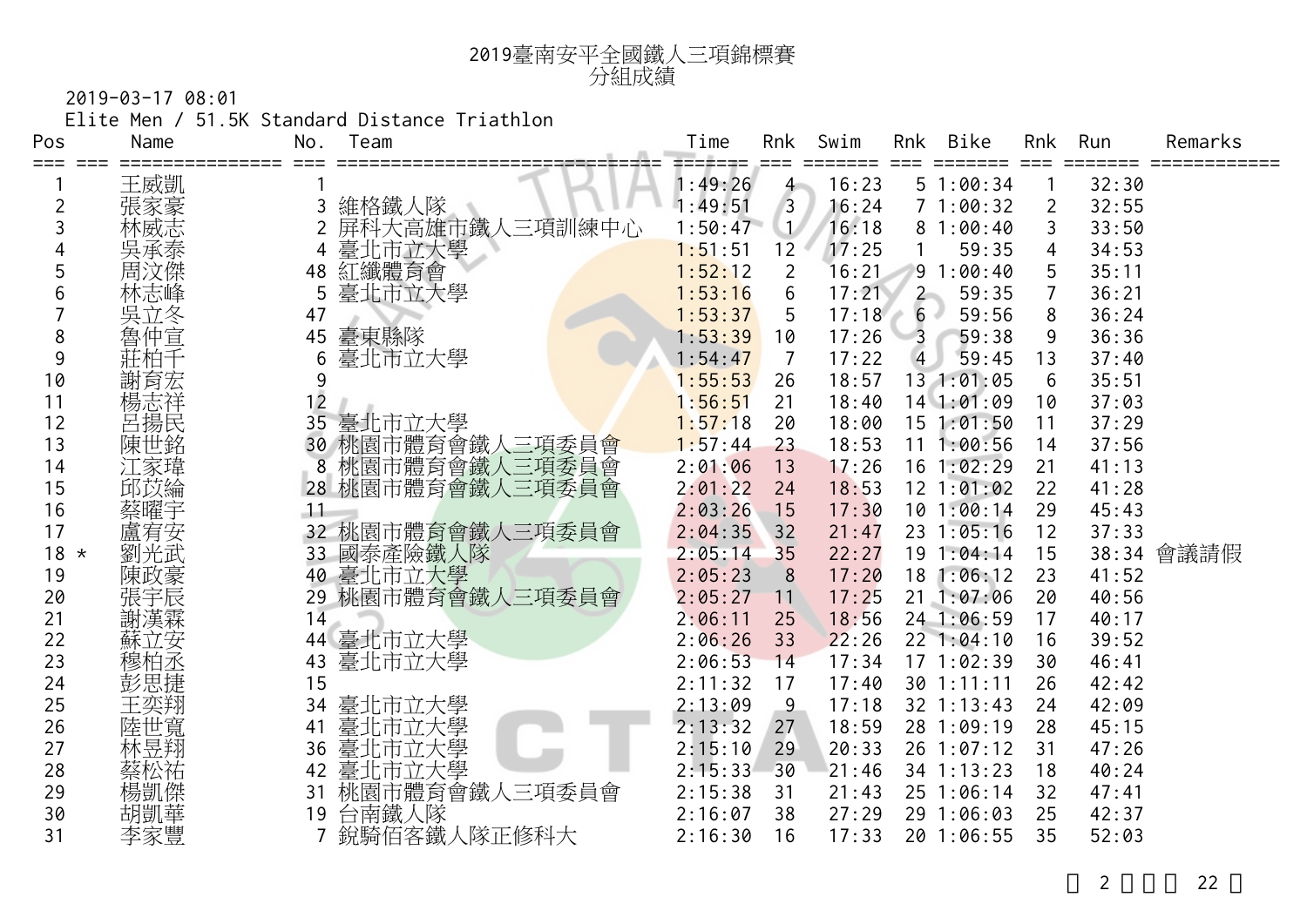| 32<br>33<br>34<br>35 +15 柯志正<br>36<br>37<br>38<br>39 | 柳承宇<br>田育慈<br>毛培瑞<br>DNF 邱韋強<br>註:本賽事菁英組作為國際賽之選拔賽,參加選拔之選手限用公路車                                                                                                                                                                                               | 46 | 38 臺北市立大學<br>25 屏科大高雄市鐵人三項訓練中心<br>18 毛毛跑三鐵 bike time<br>37 臺北市立大學<br>21 四草舟屋<br>39 臺北市立大學<br>20 台南鐵人隊<br>10 桃園市體育會鐵人三項委員會 |                                  |      | 2:17:49<br>2:19:24<br>2:22:29<br>2:27:24<br>2:29:49<br>2:32:12<br>2:40:31<br>3:21:36 | -28<br>19<br>37<br>22<br>34<br>36<br>39<br>40<br>18  | 19:41<br>17:38<br>27:25<br>18:37<br>22:33<br>22:43<br>30:22<br>34:48<br>17:50 | 271:08:02<br>$36 \t1:20:50$<br>33 1:10:19<br>$31 \t1:12:39$<br>$35 \t1:14:24$<br>$37 \t1:18:05$<br>38 1:17:37<br>39 1:42:07 | 33<br>19<br>27<br>38<br>37<br>34<br>36 | 50:08<br>40:56<br>44:46<br>52:53<br>51:25<br>52:33<br>39 1:04:42 | 55:54 下車越線罰時<br><b>DNF</b> |
|------------------------------------------------------|--------------------------------------------------------------------------------------------------------------------------------------------------------------------------------------------------------------------------------------------------------------|----|---------------------------------------------------------------------------------------------------------------------------|----------------------------------|------|--------------------------------------------------------------------------------------|------------------------------------------------------|-------------------------------------------------------------------------------|-----------------------------------------------------------------------------------------------------------------------------|----------------------------------------|------------------------------------------------------------------|----------------------------|
|                                                      | 賽事資訊: Swim 1500 m/2 laps; Bike 42 km/2 laps; Run 10 km/2 laps<br>賽事環境: Water temperature 25 C; Air temperature 24-28 C; No Wetsuit swim                                                                                                                      |    |                                                                                                                           |                                  |      |                                                                                      |                                                      |                                                                               |                                                                                                                             |                                        |                                                                  |                            |
|                                                      | 仲裁委員: 劉玉峰/TPE; 毛念祖/TPE; 陳東波/TPE; 李 <mark>新生/TPE; 劉錫鑫/T</mark> PE<br>正副裁判: 黃金宏/TPE; 魏振展/TPE 計時: Chinese Taipei Triathlon Association                                                                                                                          |    |                                                                                                                           |                                  |      |                                                                                      |                                                      |                                                                               |                                                                                                                             |                                        |                                                                  | Print 2019-03-17, 15:05:51 |
| $2019 - 03 - 17$                                     |                                                                                                                                                                                                                                                              |    |                                                                                                                           | 2019臺南 <mark>安平全國鐵人三項錦</mark> 標賽 | 分組成績 |                                                                                      |                                                      |                                                                               |                                                                                                                             |                                        |                                                                  |                            |
| Pos                                                  | 50-59 AG Women / 51.5K Standard Distance Triathlon<br>Name                                                                                                                                                                                                   |    | No. Team                                                                                                                  |                                  |      | Time                                                                                 | Rnk                                                  | Swim                                                                          | Rnk Bike                                                                                                                    | Rnk                                    | Run                                                              | Remarks                    |
| $\overline{2}$<br>3                                  | 蔡文雅<br>吳培瑄<br>蔡美和                                                                                                                                                                                                                                            |    | 127 台灣大腳丫長跑協會<br>126 悍將鐵人<br>128 277競佐訓                                                                                   |                                  |      | 2:55:46<br>3:48:13<br>4:06:13                                                        | $\overline{2}$<br>$\blacksquare$ 1<br>$\overline{3}$ | 37:14<br>36:02<br>39:58                                                       | 11:28:40<br>21:38:52<br>31:51:06                                                                                            |                                        | 49:54<br>$2 \t1:33:19$<br>31:35:10                               |                            |
|                                                      | 賽事資訊: Swim 1500 m/2 laps; Bike 42 km/2 laps; Run 10 km/2 laps<br>賽事環境: Water temperature 25 C; Air temperature 24-28 C; Wetsuit swim<br>仲裁委員: 劉玉峰/TPE; 毛念祖/TPE; 陳東波/TPE; 李新生/TPE; 劉錫鑫/TPE<br>正副裁判: 黃金宏/TPE; 魏振展/TPE 計時: Chinese Taipei Triathlon Association |    |                                                                                                                           |                                  |      |                                                                                      |                                                      |                                                                               |                                                                                                                             |                                        |                                                                  | Print 2019-03-17, 15:05:51 |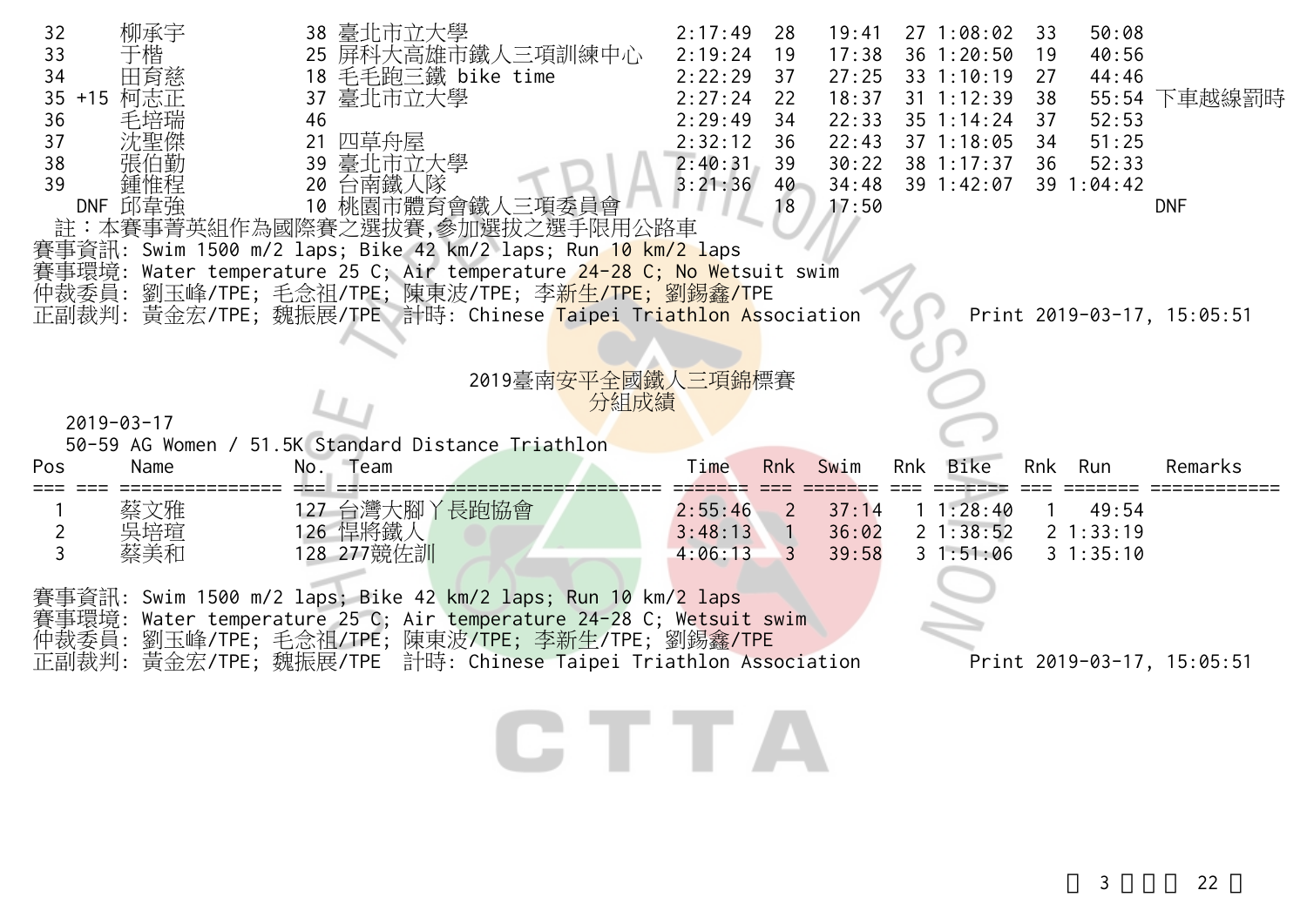

40-49 AG Women / 51.5K Standard Distance Triathlon

| 58:13 SWIM DNF<br>Print 2019-03-17, 15:05:51 |
|----------------------------------------------|
|                                              |
|                                              |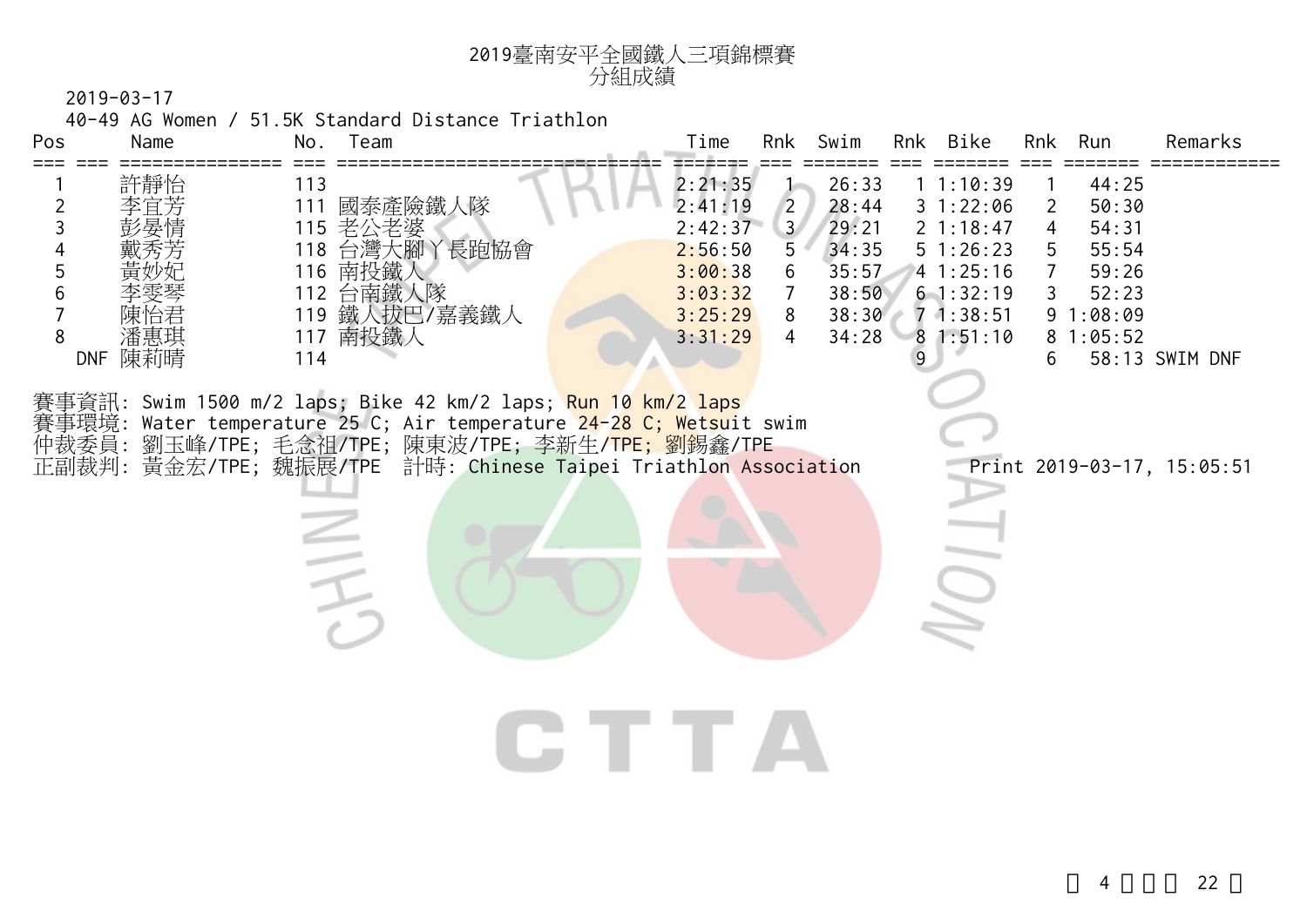

30-39 AG Women / 51.5K Standard Distance Triathlon

CHINE,

| <b>Pos</b> | Name                     | No.                      | eam                                              | Time                                                                    | Rnk                 | Swim                             | Rnk | Bike                                                   | Rnk | Run                                   | Remarks |
|------------|--------------------------|--------------------------|--------------------------------------------------|-------------------------------------------------------------------------|---------------------|----------------------------------|-----|--------------------------------------------------------|-----|---------------------------------------|---------|
|            | 陳柔涵<br>楊渝嫻<br>吳穎穎<br>吳睿凌 | 104<br>105<br>101<br>103 | 桃園市體育會鐵人<br>三項委員會<br>銳騎佰客鐵<br>、隊<br>S-TRI<br>南投鐵 | 2:30:29<br>13:06<br>$\mathsf{R} \cdot \mathsf{L}$<br>3:17:38<br>3:22:11 | 3 <sup>7</sup><br>4 | 22:39<br>26:58<br>36:28<br>37:03 |     | 1:16:10<br>41:41:00<br>$3 \t1:32:14$<br>$2 \; 1:30:16$ |     | 51:41<br>:05:09<br>:08:57<br>41:14:53 |         |
|            | 李婉琳                      | 102                      | 邁向113三鐵沒在怕                                       | 3:56:02                                                                 | b.                  | 41:53                            |     | 51:51:28                                               |     | $5 \t1:22:42$                         |         |

**CTTA** 

賽事資訊: Swim 1500 m/2 laps; Bike 42 km/2 laps; Run 10 km/2 laps 賽事環境: Water temperature 25 C; Air temperatu<mark>re 24-28</mark> C; Wetsu<mark>it</mark> swim 仲裁委員: 劉玉峰/TPE; 毛念祖/TPE; 陳東波/TPE; 李<mark>新生/TPE;</mark> 劉錫鑫/<mark>TP</mark>E 正副裁判: 黃金宏/TPE; 魏振展/TPE 計時: Chinese <mark>Taipei Triathlon As</mark>sociation Print 2019-03-17, 15:05:51

 $\equiv$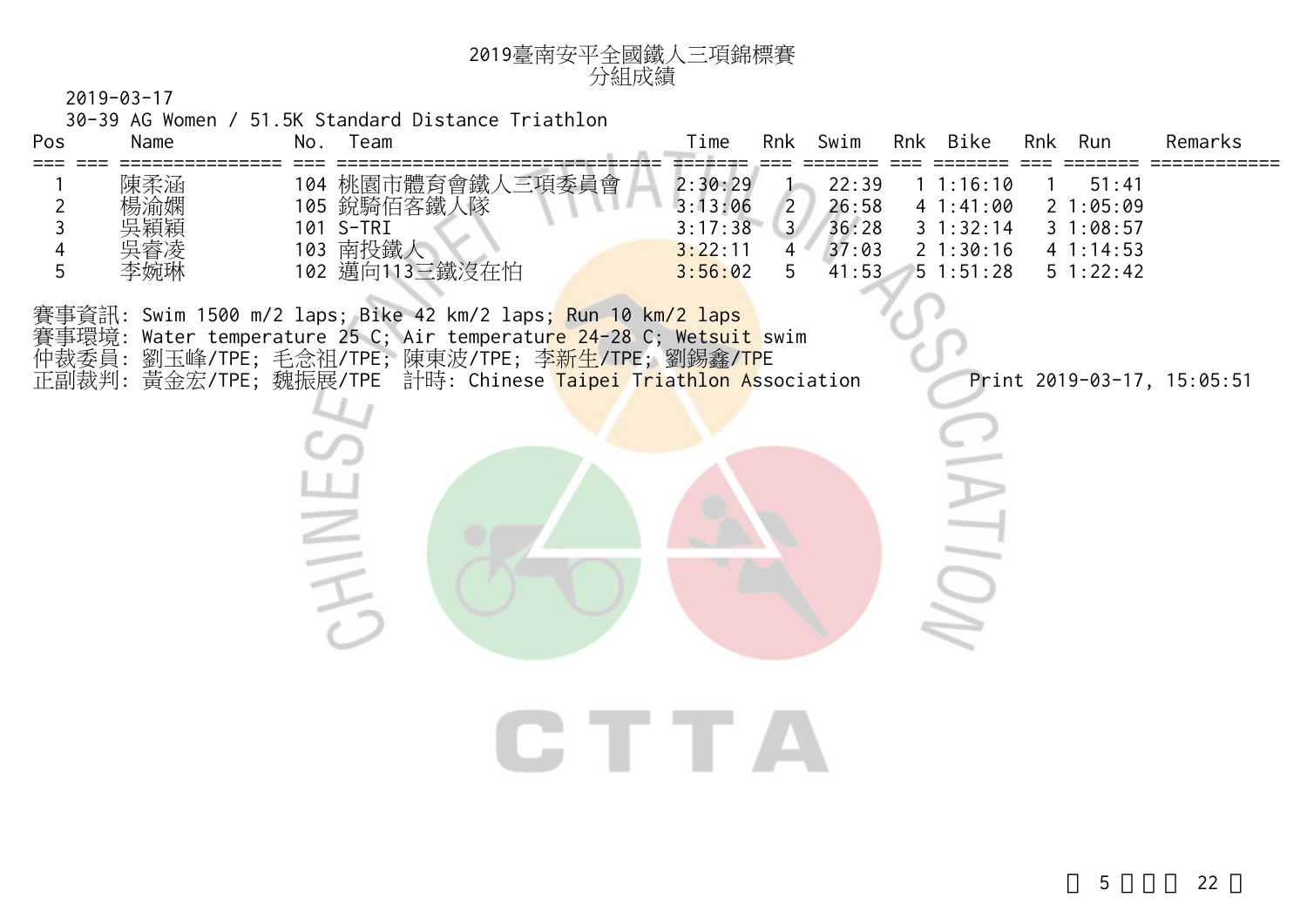

25-29 AG Women / 51.5K Standard Distance Triathlon

| Pos         | Name                        |          | 25-29 AG Women / 51.5K Standard Distance Triathlon<br>No. Team                                                                                                                                                                                                                           | Time                                                           |                                    | Rnk Swim                                           | Rnk Bike                                                              | Rnk    | Run                                                         | Remarks                    |
|-------------|-----------------------------|----------|------------------------------------------------------------------------------------------------------------------------------------------------------------------------------------------------------------------------------------------------------------------------------------------|----------------------------------------------------------------|------------------------------------|----------------------------------------------------|-----------------------------------------------------------------------|--------|-------------------------------------------------------------|----------------------------|
| 2<br>5<br>6 | 許書瑋<br>胡瓅文<br>陳翊吟<br>黃(三靜)慧 | 93<br>91 | 92 國泰產險鐵人隊<br>97 277競佐訓<br>銳騎佰客鐵人隊<br>94 我不知道要叫什麼<br>96 先完賽再說                                                                                                                                                                                                                            | 2:41:17<br>2:42:44<br>2:50:13<br>3:14:21<br>3:23:43<br>3:24:15 | 2<br>$\overline{3}$<br>5<br>4<br>6 | 27:38<br>28:09<br>25:12<br>36:06<br>31:10<br>34:18 | 11:17:08<br>2 1:17:23<br>31:32:35<br>41:30:57<br>51:36:12<br>61:40:31 | 2<br>3 | 56:31<br>57:13<br>52:27<br>41:07:19<br>61:16:21<br>51:09:27 |                            |
|             |                             |          | 賽事資訊: Swim 1500 m/2 laps; Bike 42 km/2 laps <mark>; Run 10 km/2 laps</mark><br>賽事環境: Water temperature 25 C; Air temperatu <mark>re 24-28</mark> C; Wetsuit swim<br>仲裁委員: 劉玉峰/TPE; 毛念祖/TPE; 陳東波/TPE; 李新生/TPE; 劉錫鑫/TPE<br>正副裁判: 黃金宏/TPE; 魏振展/TPE 計時: Chinese Taipei Triathlon Association |                                                                |                                    |                                                    |                                                                       |        |                                                             | Print 2019-03-17, 15:05:51 |
|             |                             |          |                                                                                                                                                                                                                                                                                          |                                                                |                                    |                                                    |                                                                       |        |                                                             |                            |
|             |                             |          |                                                                                                                                                                                                                                                                                          |                                                                |                                    |                                                    |                                                                       |        |                                                             |                            |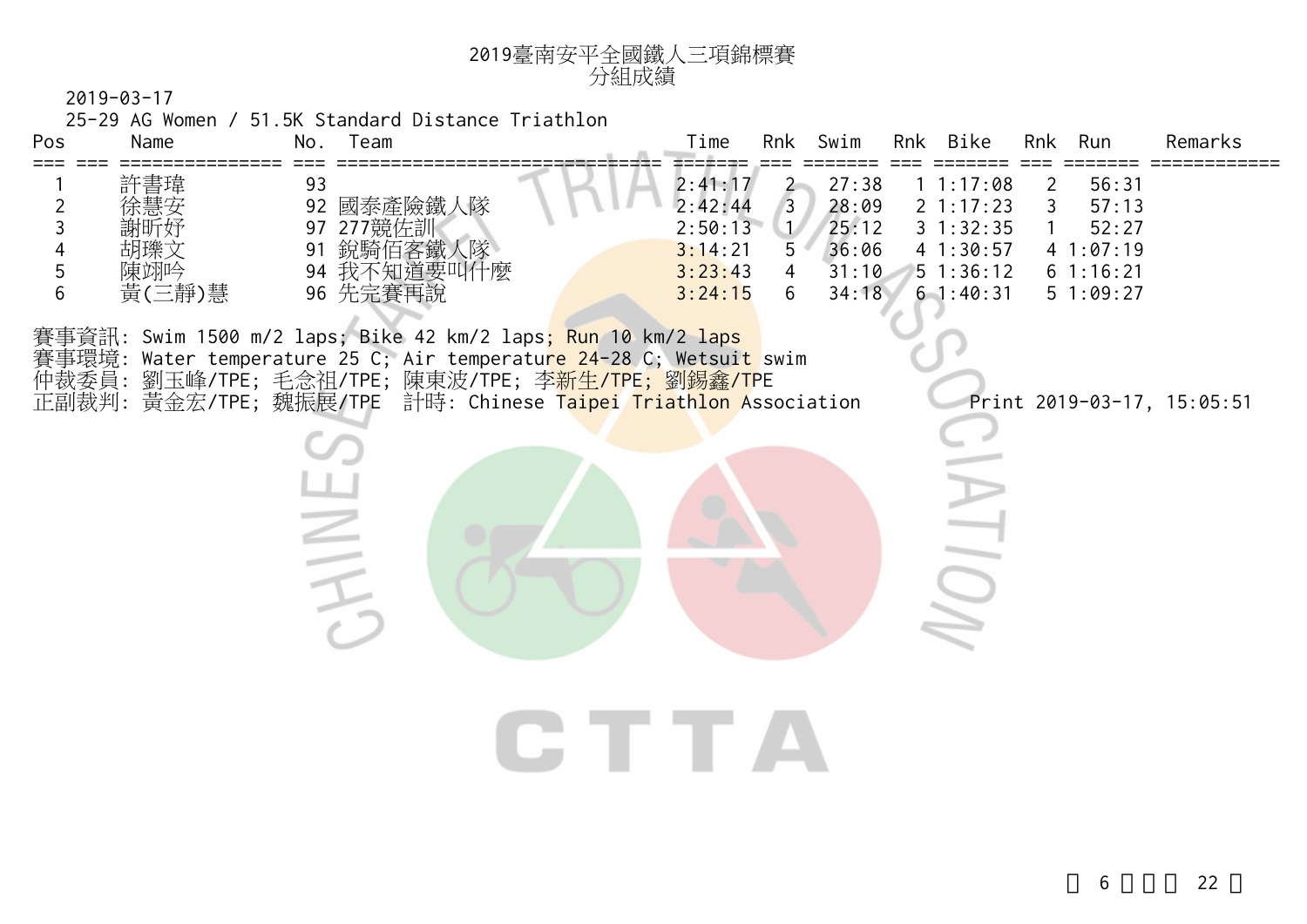|                                                               |                           | 18-24 AG Women / 51.5K Standard Distance Triathlon |                                                                                                                                                                                                                                                                           |                                          |                                                    |                                  |     |                                                |                                                  |                                           |                            |
|---------------------------------------------------------------|---------------------------|----------------------------------------------------|---------------------------------------------------------------------------------------------------------------------------------------------------------------------------------------------------------------------------------------------------------------------------|------------------------------------------|----------------------------------------------------|----------------------------------|-----|------------------------------------------------|--------------------------------------------------|-------------------------------------------|----------------------------|
| Pos                                                           | Name                      | No. Team                                           |                                                                                                                                                                                                                                                                           | Time                                     |                                                    | Rnk Swim                         |     | Rnk Bike                                       |                                                  | Rnk Run                                   | Remarks                    |
| $\star$<br>$\overline{2}$<br>$\overline{3}$<br>$\overline{4}$ | 葉畇彤<br>車延豫<br>張雅涵<br>范姜巧如 | 84<br>81<br>83 張兮兮<br>82 張兮兮                       |                                                                                                                                                                                                                                                                           | 2:43:28<br>3:06:39<br>3:43:52<br>3:59:15 | $\left(2\right)$<br>4/<br>3 <sup>4</sup>           | 26:00<br>32:46<br>42:20<br>37:55 |     | 1 1:20:27<br>2 1:31:54<br>31:38:25<br>41:45:58 |                                                  | 57:02<br>21:02:00<br>31:23:08<br>41:35:23 |                            |
|                                                               |                           |                                                    | 賽事資訊: Swim 1500 m/2 laps; Bike 42 km/2 laps; <mark>Run 10 km/2 laps</mark><br>賽事環境: Water temperature 25 C; Air temperature 24-28 C; Wetsuit swim<br>仲裁委員: 劉玉峰/TPE; 毛念祖/TPE; 陳東波/TPE; 李新生/TPE; 劉錫鑫/TPE<br>正副裁判: 黃金宏/TPE; 魏振展/TPE 計時: Chinese Taipei Triathlon Association |                                          |                                                    |                                  |     |                                                |                                                  |                                           | Print 2019-03-17, 15:05:51 |
|                                                               |                           |                                                    |                                                                                                                                                                                                                                                                           |                                          |                                                    |                                  |     |                                                |                                                  |                                           |                            |
|                                                               | $2019 - 03 - 17$          | 65-69 AG Men / 51.5K Standard Distance Triathlon   | 2019臺南安 <mark>平全國鐵人三項</mark> 錦標賽                                                                                                                                                                                                                                          | 分組成績                                     |                                                    |                                  |     |                                                |                                                  |                                           |                            |
|                                                               | Name                      | No. Team                                           |                                                                                                                                                                                                                                                                           | Time                                     |                                                    | Rnk Swim                         | Rnk | Bike                                           | Rnk                                              | Run                                       | Remarks                    |
| Pos<br>$\overline{2}$<br>3                                    | 鄭榮坡<br>黃英俊<br>廖協發         | 622<br>623 鐵人拔巴<br>621 台灣大腳丫長跑協會                   |                                                                                                                                                                                                                                                                           | 2:29:22<br>2:33:04<br>2:42:36            | $\blacksquare$<br>$\overline{2}$<br>$\overline{3}$ | 22:43<br>27:14<br>31:16          |     | 21:18:33<br>11:16:15<br>31:20:08               | $\overline{1}$<br>$\overline{2}$<br>$\mathbf{3}$ | 48:07<br>49:36<br>51:12                   |                            |

分組成績

<sup>2019</sup>臺南安平全國鐵人三項錦標賽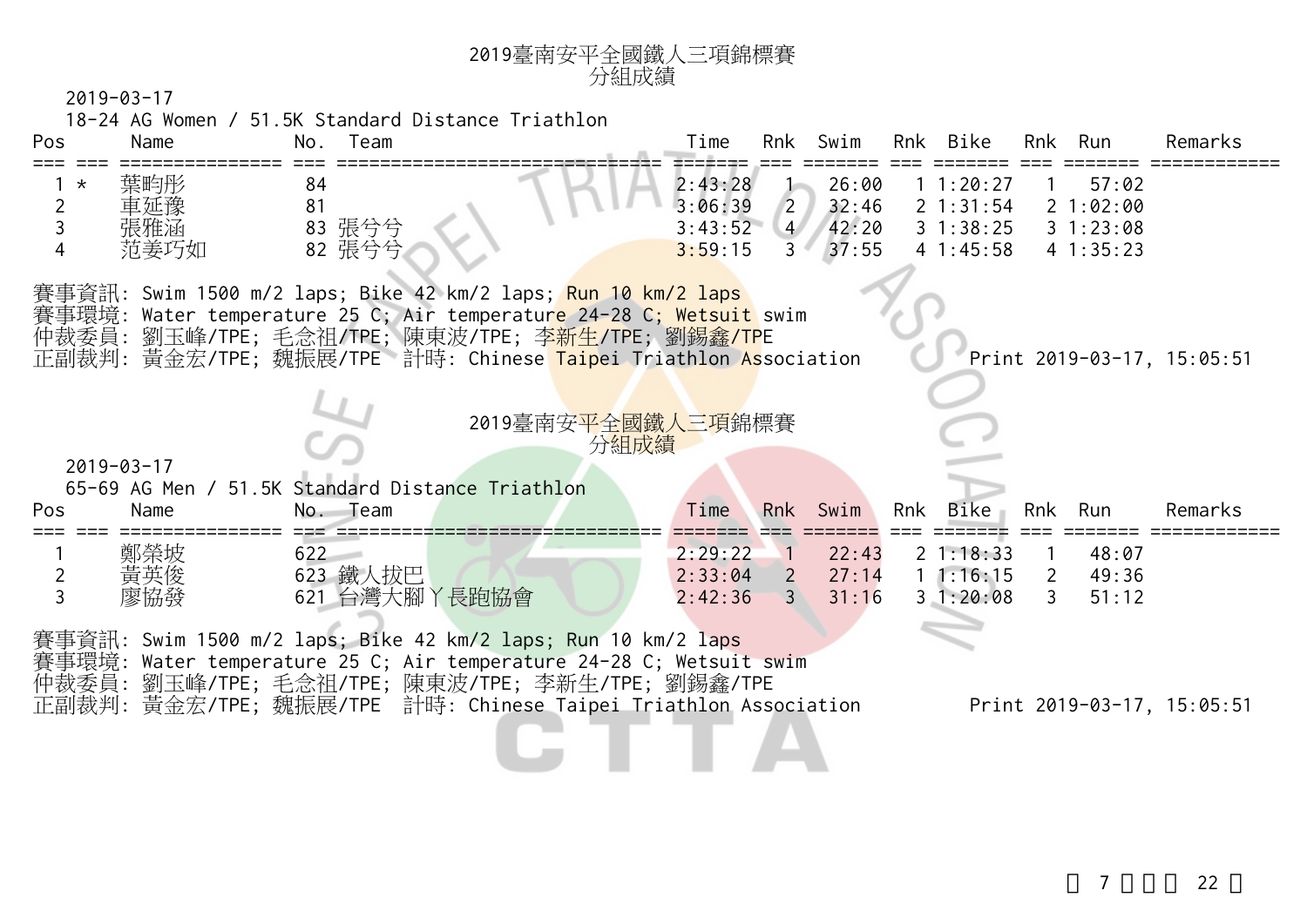

60-64 AG Men / 51.5K Standard Distance Triathlon

| Pos                                                        | Name              | Team<br>No.                                                                                                                                                                                                                                                                                                                                                                                                             | Time<br>Rnk                                                                                                               | Swim                                                                                                                                                                  | Rnk Bike                                                                                                                    | Rnk              | Run                                                                                                    | Remarks                    |
|------------------------------------------------------------|-------------------|-------------------------------------------------------------------------------------------------------------------------------------------------------------------------------------------------------------------------------------------------------------------------------------------------------------------------------------------------------------------------------------------------------------------------|---------------------------------------------------------------------------------------------------------------------------|-----------------------------------------------------------------------------------------------------------------------------------------------------------------------|-----------------------------------------------------------------------------------------------------------------------------|------------------|--------------------------------------------------------------------------------------------------------|----------------------------|
| $\overline{2}$<br>3<br>5<br>6<br>8<br>$\overline{9}$<br>10 | 廖關復<br>李宗茂<br>王立石 | 620 山川鐵人<br>南投鐵人<br>611<br>619 昇陽鐵騎士<br>613<br>616 277競佐訓<br>612<br>618 277 競佐訓<br>614 台灣大腳丫長跑協會<br>615 鐵人拔巴<br>617 277競佐訓<br>賽事資訊: Swim 1500 m/2 laps; Bike 42 km/2 laps; Run <mark>10 km/2 lap</mark> s<br>賽事環境: Water temperature 25 C; Air temperature 24- <mark>28 C; We</mark> tsuit swim<br>仲裁委員: 劉玉峰/TPE; 毛念祖/TPE; 陳東波/TPE; 李新生/TPE; 劉錫鑫/TPE<br>正副裁判: 黃金宏/TPE; 魏振展/TPE 計時: Chinese Taipei Triathlon Association | 2:34:36<br>2:35:38<br>2:37:31<br>2:41:06<br>2:41:29<br>2:52:39<br>3:15:12<br>3:25:00<br>10<br>3:31:03<br>3:50:01<br>TE TE | 24:33<br>28:22<br>$\overline{4}$<br>3 <sup>7</sup><br>28:28<br>32:17<br>6<br>5<br>29:47<br>36:02<br>8<br>26:35<br>2<br>40:17<br>38:39<br>9<br>35:25<br>$\overline{7}$ | 21:16:49<br>31:16:09<br>1 1:13:41<br>51:19:13<br>41:18:54<br>$6 - 1:27:15$<br>71:41:23<br>101:40:15<br>81:36:03<br>91:39:31 | 5<br>3<br>6<br>2 | 53:15<br>51:08<br>55:23<br>49:37<br>52:49<br>49:23<br>81:07:15<br>71:04:29<br>91:16:23<br>$10$ 1:35:05 | Print 2019-03-17, 15:05:51 |
|                                                            |                   |                                                                                                                                                                                                                                                                                                                                                                                                                         |                                                                                                                           |                                                                                                                                                                       |                                                                                                                             |                  |                                                                                                        |                            |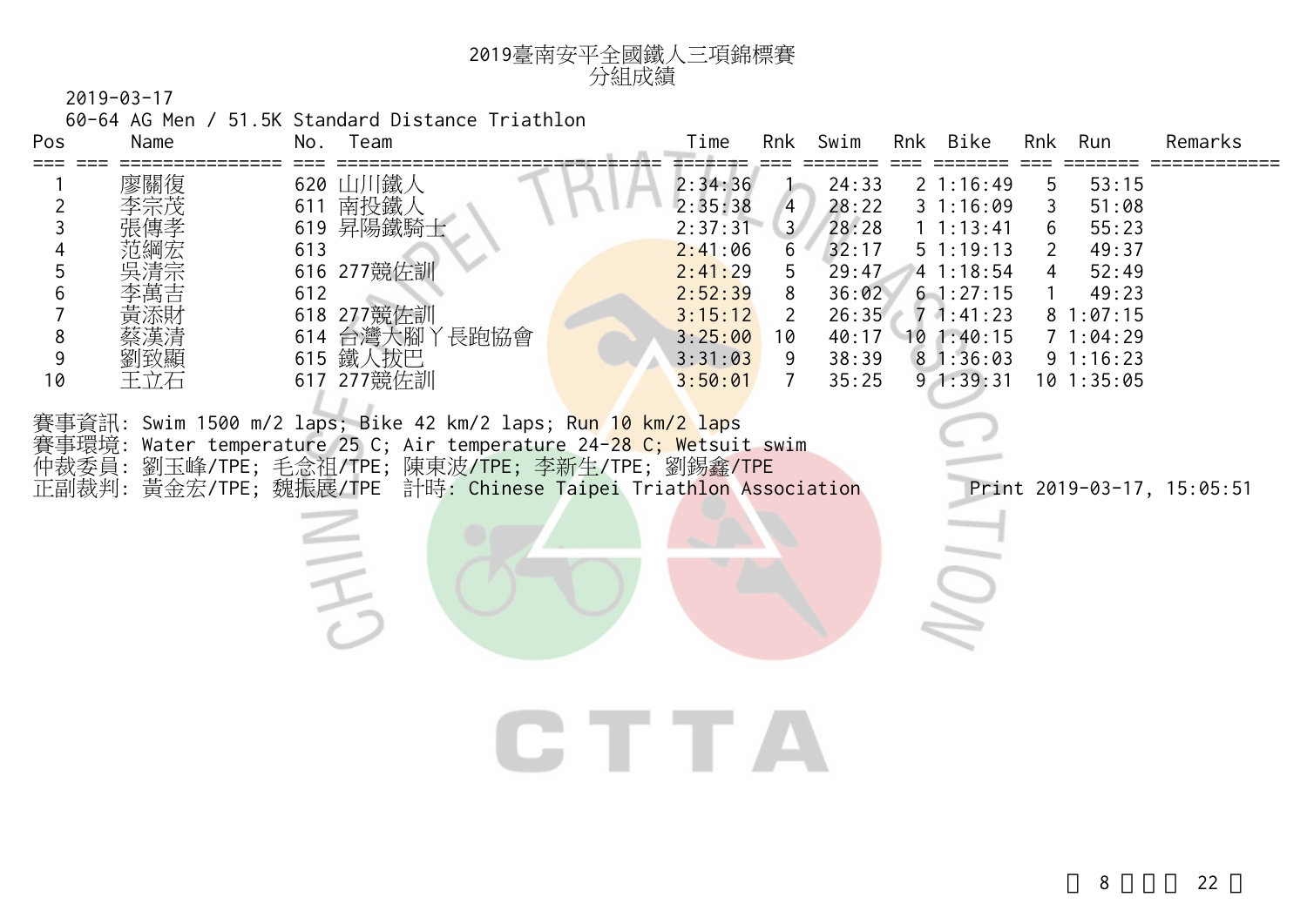

55-59 AG Men / 51.5K Standard Distance Triathlon

| Pos    | Name       | No. | Team               | Time    | Rnk            | Swim  | Rnk | Bike            | Rnk  | Run            | Remarks      |
|--------|------------|-----|--------------------|---------|----------------|-------|-----|-----------------|------|----------------|--------------|
|        | 張榮川        |     | 599 山川鐵人           | 2:23:48 | $2 -$          | 24:14 |     | 21:11:09        | 2    | 48:27          |              |
|        | 游泰瑜        | 593 | 悍將鐵人               | 2:31:58 | 6              | 25:43 |     | 41:16:40        | 4    | 49:35          |              |
|        | 王德譽        |     | 582 南投鐵人           | 2:33:30 | $\overline{4}$ | 24:57 |     | $3 \t1:13:43$   | 10   | 54:51          |              |
|        | 邱炎武        |     | 589 台灣大腳丫長跑協會      | 2:36:30 | 9              | 28:37 |     | 71:18:48        | 3    | 49:06          |              |
|        | 傅沐墩        |     | '長跑協會<br>592 台灣大腳丫 | 2:38:39 | 14             | 32:35 |     | 81:18:23        |      | 47:42          |              |
|        | 張連信        |     | 590 鑽石粉鴿           | 2:44:43 |                | 26:33 |     | 51:17:58        | 14 1 | :00:13         |              |
|        | 黃龍寶        |     | 600 277競佐訓         | 2:44:59 | 8              | 26:33 |     | 61:19:00        | 13   | 59:27          |              |
| 8      | 林清萬        | 588 |                    | 2:46:11 | 11             | 30:25 |     | 91:21:40        | 9    | 54:07          |              |
| 9      | 中陳船長       | 581 |                    | 2:52:22 | 12             | 32:32 |     | $13 \t1:26:17$  | 8    | 53:33          |              |
| 10     | 黃宗(方方土)    | 601 | 277競佐訓             | 2:52:37 | 10             | 29:23 |     | $11$ 1:22:52    |      | 15 1:00:22     |              |
| 11     | 何興隆        |     | 583 南投鐵人           | 2:52:45 | 18             | 34:34 |     | $10$ 1:20:09    | 12   | 58:04          |              |
| $12 *$ | 簡尹壎        |     | 596 南投鐵人           | 2:54:06 |                | 14:06 |     | 19 1:48:00      | 6    | 52:01          |              |
| 13     | 吳庚澤        |     | 584 台灣大腳丫長跑協會      | 2:59:47 | 17             | 32:41 |     | $16$ 1:36:51    | 5    | 50:16          |              |
| 14     | 林良泉        | 587 |                    | 3:00:32 | 15             | 31:45 |     | $12 \; 1:24:22$ |      | 18 1:04:27     |              |
| 15     | 鄭宇巽<br>陳錦澤 | 597 |                    | 3:00:56 | 13             | 32:37 |     | $14$ 1:27:42    |      | 16 1:00:37     |              |
| 16     |            | 591 |                    | 3:01:20 | 16             | 34:19 |     | $15 \t1:35:00$  |      | 52:03          |              |
| $17 *$ | 李傳生        | 586 |                    | 3:02:21 | 22             | 56:29 |     |                 | 20   |                |              |
| 18     | 蔡遠鵬        |     | 602 雲林鐵人           | 3:22:39 | 19             | 37:39 |     | 181::41:06      |      | 171:03:54      |              |
| 19     | 劉永明        | 595 |                    | 3:37:27 | 21             | 39:22 |     | 171:38:33       |      | $19 \t1:19:33$ |              |
| DSQ    | 周銘倉        | 598 |                    |         | 20             | 39:20 |     | 20 1:59:11      | 11   |                | 55:00 BIKE異常 |
|        | 黃明龍        | 594 |                    |         |                | 24:50 |     | 55:32           |      |                |              |
|        | 吳俊賢        |     | 585 南投鐵人           |         | 5              | 25:35 |     |                 |      |                |              |

賽事資訊: Swim 1500 m/2 laps; Bike 42 km/2 laps; Run 10 km/2 laps 賽事環境: Water temperature 25 C; Air temperature 24-28 C; Wetsuit swim 仲裁委員: 劉玉峰/TPE; 毛念祖/TPE; 陳東波/TPE; 李新生/TPE; 劉錫鑫/TPE 正副裁判: 黃金宏/TPE; 魏振展/TPE 計時: Chinese Taipei Triathlon Association Print 2019-03-17, 15:05:51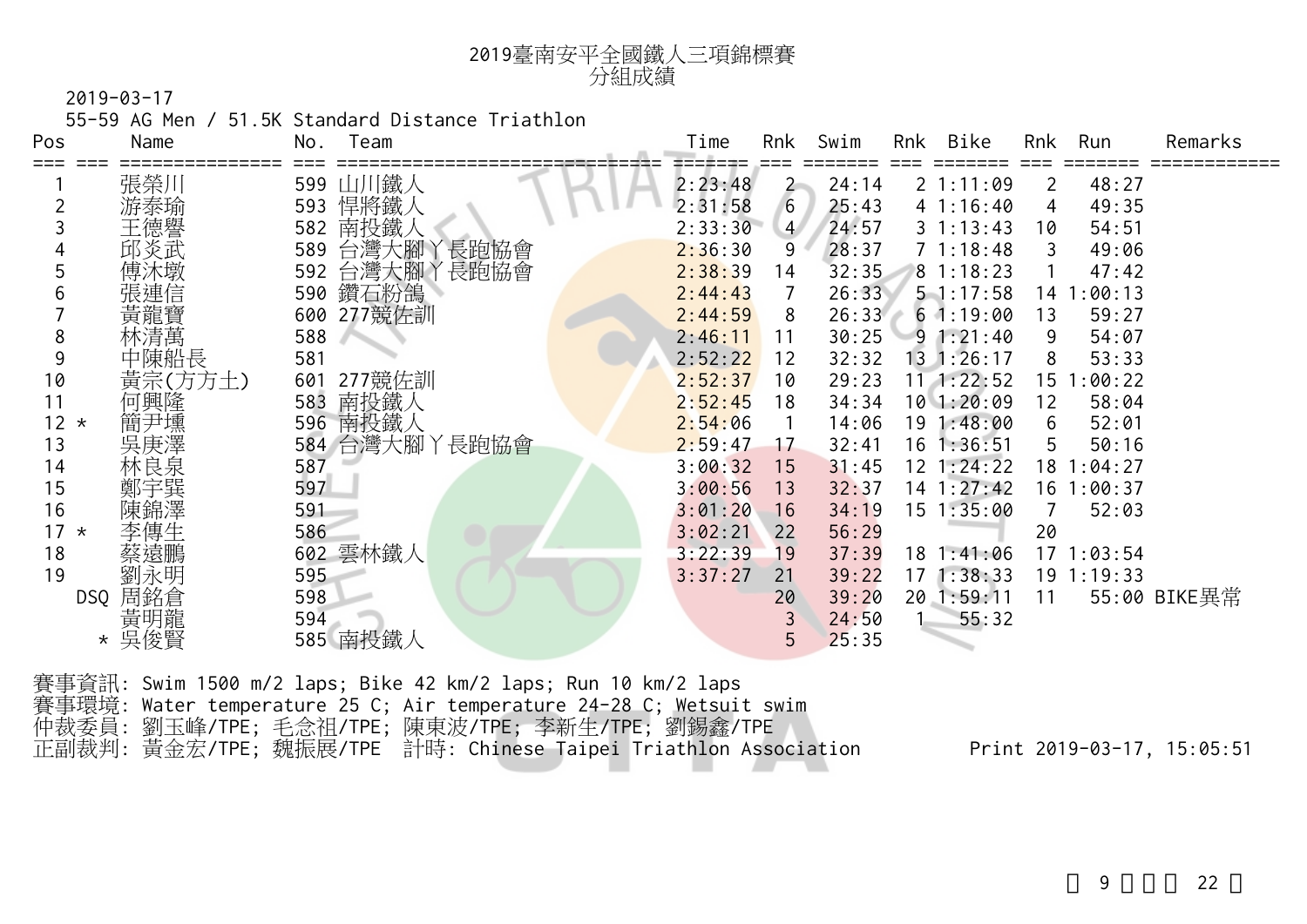

50-54 AG Men / 51.5K Standard Distance Triathlon

| Pos      | Name         | No.        | Team                        | Time               | Rnk            | Swim           | Rnk | <b>Bike</b>              | Rnk            | Run                      | Remarks         |
|----------|--------------|------------|-----------------------------|--------------------|----------------|----------------|-----|--------------------------|----------------|--------------------------|-----------------|
| ===      | 林文國          |            | 530 林家軍                     | =======<br>2:14:27 | $4 -$          | 22:47          |     | 21:09:58                 | 3              | 41:43                    |                 |
| 2        | 蘇英超          |            | 556 鐵人拔巴                    | 2:16:37            | 14             | 27:31          |     | 61:10:33                 |                | 38:35                    |                 |
| 3        | 文泉           | 529        | 台灣大腳丫長跑協會                   | 2:16:41            | 5 <sub>1</sub> | 23:51          |     | 51:11:43                 | $\overline{2}$ | 41:07                    |                 |
|          |              | 531        |                             | 2:17:01            |                | 20:03          |     | 1 1:11:01                | 5              | 45:58                    |                 |
| 5        | 簡芳省          | 551        | 南投鐵人                        | 2:18:17            | 3              | 22:23          |     | 31:10:17                 | 4              | 45:38                    |                 |
| 6        | 廖川德          | 544        | 南投鐵人                        | 2:21:04            | $\overline{2}$ | 22:10          |     | 41:10:47                 | 8              | 48:08                    |                 |
|          | 洪志裕          | 534        | 桃園市體育會鐵人三項 <mark>委員會</mark> | 2:25:31            | 12             | 26:53          | s.  | $7 - 1:11:51$            |                | 46:48                    |                 |
| 8        | 湯姆斯布利        | 540        |                             | 2:31:41            | 6              | 23:32          |     | $12$ 1:19:55             | 9              | 48:15                    |                 |
| 9        | 塗政新          | 541        | 南投鐵人                        | 2:33:02            | 9              | 25:52          |     | 81:15:30                 | 11             | 51:41                    |                 |
| 10       | 陳燦榮          | 538        | 南投鐵人                        | 2:34:30            | 23             | 32:33          |     | $13 \t1:15:45$           | 6              | 46:14                    |                 |
| 11       | 簡瑞平          | 552        | 南投鐵人                        | 2:37:42            | 8              | 25:28          |     | $10$ 1:17:10             | 15             | 55:05                    |                 |
| 12       | 楊勝(歲羽)       | 542        | 台南鐵人隊                       | 2:39:46            | 19             | 30:57          |     | 111:16:05                | 12             | 52:44                    |                 |
| 13       | 吳學經          | 528        |                             | 2:41:08            | 10             | 27:35          |     | 14 1:19:55               | 13             | 53:39                    |                 |
| 14       | 張建中          |            | 536 老公老婆                    | 2:46:16            | 17             | 30:13          |     | $15 \t1:21:51$           | 14             | 54:12                    |                 |
| 15       | 簡志恩          |            | 550 南投鐵人                    | 2:50:21            | $\overline{7}$ | 24:32          |     | 91:16:39                 |                | 23 1:09:12               |                 |
| 16       | 林思學          | 532        |                             | 2:52:39            | 21             | 31:38          |     | 171:23:04                | 17             | 57:58                    |                 |
| 17       | 葉永南          | 543        |                             | 2:52:59            | 20             | 31:29          |     | $16$ 1:21:47             | 19             | 59:43                    |                 |
| 18       | 尤忠山          | 526        |                             | 2:54:56            | 26             | 35:11          |     | 191:23:47                | 16             | 55:59                    |                 |
| 19       | 胡清智          |            | 561 到老熱                     | 2:56:28            | 16             | 29:26          |     | 18 1:24:40               |                | 20 1:02:22               |                 |
| 20       | 王盛忠          |            | 527 台灣大腳丫長跑協會               | 2:57:49            | 27             | 34:00          |     | 20 1:25:25               | 18             | 58:25                    |                 |
| 21       | 吳志弘          |            | 558 277競佐訓                  | 2:58:20            | 18             | 32:00          |     | 271:36:12                | 10             | 50:10                    |                 |
| 22       | 顏文男          | 553        |                             | 3:01:03            | 15             | 29:50          |     | $21 \t1:27:48$           |                | $21 \t1:03:26$           |                 |
| 23       | 葉國洲          | 557        | 277競佐訓                      | 3:20:46            | 22             | 32:27          |     | $31 \t1:41:46$           |                | 22 1:06:35               |                 |
| 24       | 蘇財有          | 555        |                             | 3:20:51            | 30             | 36:09          |     | 22 1:30:43               |                | 26 1:14:00               |                 |
| 25       | 林浩東          | 533        |                             | 3:20:53            | 29             | 34:45          |     | 23 1:33:04               |                | 25 1:13:05               |                 |
| 26<br>27 | 劉道隆          | 547        |                             | 3:21:19            | 24             | 33:32          |     | $30$ 1:37:16             |                | 24 1:10:32               |                 |
| 28       | 詹淵如          | 559<br>549 | 277競佐訓                      | 3:23:16<br>3:25:25 | 11<br>28       | 22:29<br>34:46 |     | 24 1:41:22<br>26 1:34:04 |                | 30 1:19:25<br>28 1:16:35 |                 |
|          | 鄭振中          | 554        |                             |                    |                |                |     |                          |                |                          |                 |
| 29<br>30 | 蘇昭寶<br>$+4m$ | 537        |                             | 3:25:51<br>3:27:27 | 13<br>25       | 28:52<br>31:35 |     | 28 1:37:33<br>29 1:39:16 |                | 29 1:16:37               | 27 1:15:27 提早下水 |
|          | 曹明傑<br>潘信誠   |            | 548 台南鐵人隊                   |                    | 31             | 37:57          |     | 25 1:31:15               |                |                          |                 |
|          |              |            |                             |                    |                |                |     |                          |                |                          |                 |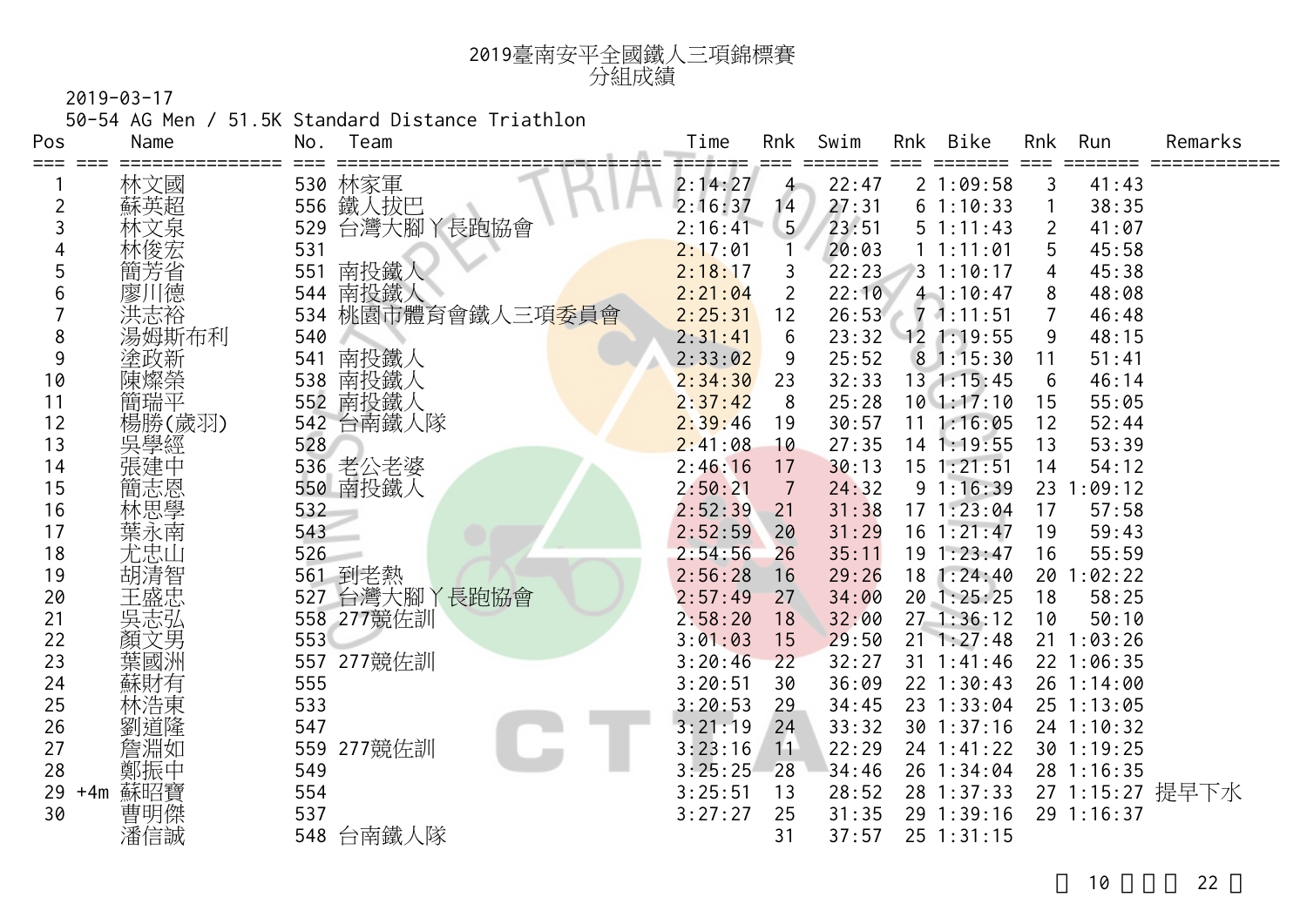

45-49 AG Men / 51.5K Standard Distance Triathlon

| Pos<br>⋍⋍⋍ | Name              | No. | Team          | Time    | Rnk            | Swim  | Rnk | Bike              | Rnk            | Run        | Remarks |
|------------|-------------------|-----|---------------|---------|----------------|-------|-----|-------------------|----------------|------------|---------|
|            | 何志新               |     | 468 台灣大腳丫長跑協會 | 2:16:52 | $3 -$          | 25:17 |     | 2 1:10:12         |                | 41:24      |         |
| 2          | 吳振東               | 473 | 台灣大腳丫長跑協會     | 2:19:22 | $\overline{4}$ | 26:33 |     | 31:10:45          | 2              | 42:05      |         |
| 3          | 吳技陵               | 470 | 桃園市體育會鐵人三項委員會 | 2:22:07 |                | 20:43 |     | 11:10:36          | 16             | 50:49      |         |
|            | 蔡明宏               | 502 | 鐵人拔巴          | 2:24:49 | 5              | 27:26 |     | 41:12:30          | 6              | 44:55      |         |
| 5          | 陳俊傑               | 508 | 南投鐵人          | 2:25:01 | 8              | 27:11 |     | 71:14:23          | 4              | 43:28      |         |
|            | 何昆龍               | 469 | 天天樂鐵人匯        | 2:28:06 | $\overline{2}$ | 23:52 |     | 81:16:16          | 9              | 47:59      |         |
|            | 蔡忠錦               | 494 | 台南鐵人隊         | 2:30:09 | 18             |       |     | 30:01 11 1:16:40  | 5              | 43:29      |         |
| 8          | 寥忠義               |     | 492 台灣大腳丫長跑協會 | 2:30:48 | 19             | 29:37 |     | 101:14:47         | $\overline{7}$ | 46:25      |         |
| 9          | 黃聖安               | 489 | 台灣大腳丫長跑協會     | 2:31:53 | $\overline{7}$ | 27:12 |     | 61:13:59          | 15             | 50:43      |         |
| 10         | 蔡宗憲               |     | 506 277競佐訓    | 2:31:54 | 10             | 26:59 |     | 91:15:44          | 10             | 49:12      |         |
| 11         | 石坤正               | 466 | 台灣大腳丫長跑協會     | 2:35:39 | 21             | 29:56 |     | $5 \cdot 1:11:52$ | 19             | 53:52      |         |
| 12         | 卡爾.撒里朋岸           | 481 |               | 2:37:11 | 13             | 27:31 |     | 12 1:18:59        | 14             | 50:42      |         |
| 13         | 李夏新               |     | 474 百鐵挑戰隊     | 2:37:58 | 12             | 29:03 |     | $21 \t1:25:56$    | 3              | 43:00      |         |
| 14         | 陳明士               |     | 485 台灣大腳丫長跑協會 | 2:40:02 | 6              | 27:24 |     | $18$ 1:25:27      | 8              | 47:11      |         |
| 15         | 鄭旭劭               | 496 |               | 2:41:43 | 11             | 28:32 |     | $14$ 1:19:42      | 18             | 53:31      |         |
| 16         | 吳爭融               |     | 472 台灣大腳丫長跑協會 | 2:43:07 | 27             | 32:34 |     | $16$ 1:20:46      | 11             | 49:47      |         |
| 17         | 楊斐琳               | 490 |               | 2:45:18 | 17             | 28:37 |     | 201:26:15         | 13             | 50:27      |         |
| 18         | 沈嘉祥               | 475 |               | 2:52:08 | 29             | 34:07 |     | $24$ 1:27:51      | 12             | 50:11      |         |
| 19         | 張維揚               | 482 |               | 2:53:57 | 16             | 26:41 |     | $15$ 1:23:22      |                | 26 1:03:55 |         |
| 20         | 賴<br>本            | 497 |               | 2:56:56 | 14             | 27:29 |     | 23 1:30:55        | 22             | 58:33      |         |
| 21         | 涂智文               |     | 480 鑽石粉鴿      | 2:57:28 | 32             | 35:14 |     | 29 1:29:35        | 17             | 52:40      |         |
| 22         | 朱百穩               | 467 |               | 2:59:32 | 34             | 35:35 |     | 171:19:42         |                | 28 1:04:16 |         |
| 23         | 范國揚               | 479 | 台灣大腳丫長跑協會     | 3:00:20 | 9              | 27:27 |     | $13 \t1:20:03$    |                | 37 1:12:50 |         |
| 24         | 郭進明               | 484 | 台南鐵人隊         | 3:04:14 | 25             | 32:55 |     | $22$ 1:25:42      |                | 29 1:05:38 |         |
| 25         | 謝坤宏               | 507 | 277競佐訓        | 3:04:15 | 20             | 29:52 |     | $25 \t1:30:25$    |                | 271:03:59  |         |
| 26         | 实<br>三、元樺<br>曾 榮城 | 471 | 台南鐵人隊         | 3:07:00 | 31             | 34:36 |     | $19$ 1:22:08      |                | 36 1:10:16 |         |
| 27         |                   | 487 | 台灣大腳丫長跑協會     | 3:08:18 | 33             | 35:32 |     | 32 1:34:18        | 21             | 58:29      |         |
| 28         | 寥欽崢               | 504 | 277競佐訓        | 3:09:12 | 39             | 30:10 |     | 27 1:39:36        | 23             | 59:27      |         |
| 29         | 譚潤安               | 499 |               | 3:11:11 | 22             | 31:42 |     | 28 1:30:49        |                | 34 1:08:41 |         |
| 30         | 林廷燦               | 476 |               | 3:14:36 | 26             | 32:28 |     | $30$ 1:34:03      |                | 33 1:08:06 |         |
| 31         | 林揚智               | 503 | 鐵人拔巴/嘉義鐵人     | 3:18:01 | 30             | 33:46 |     | $36$ 1:41:23      |                | 24 1:02:53 |         |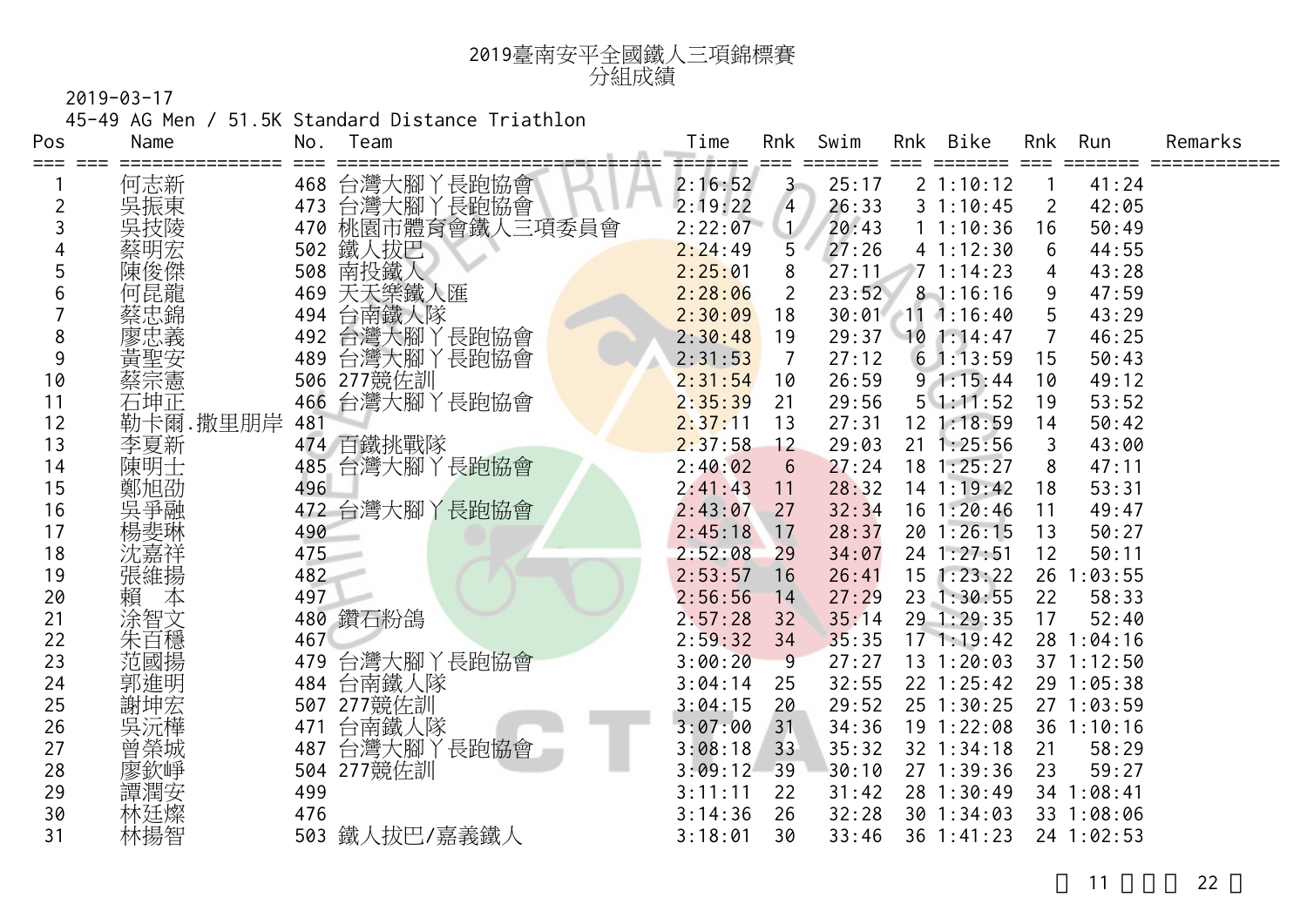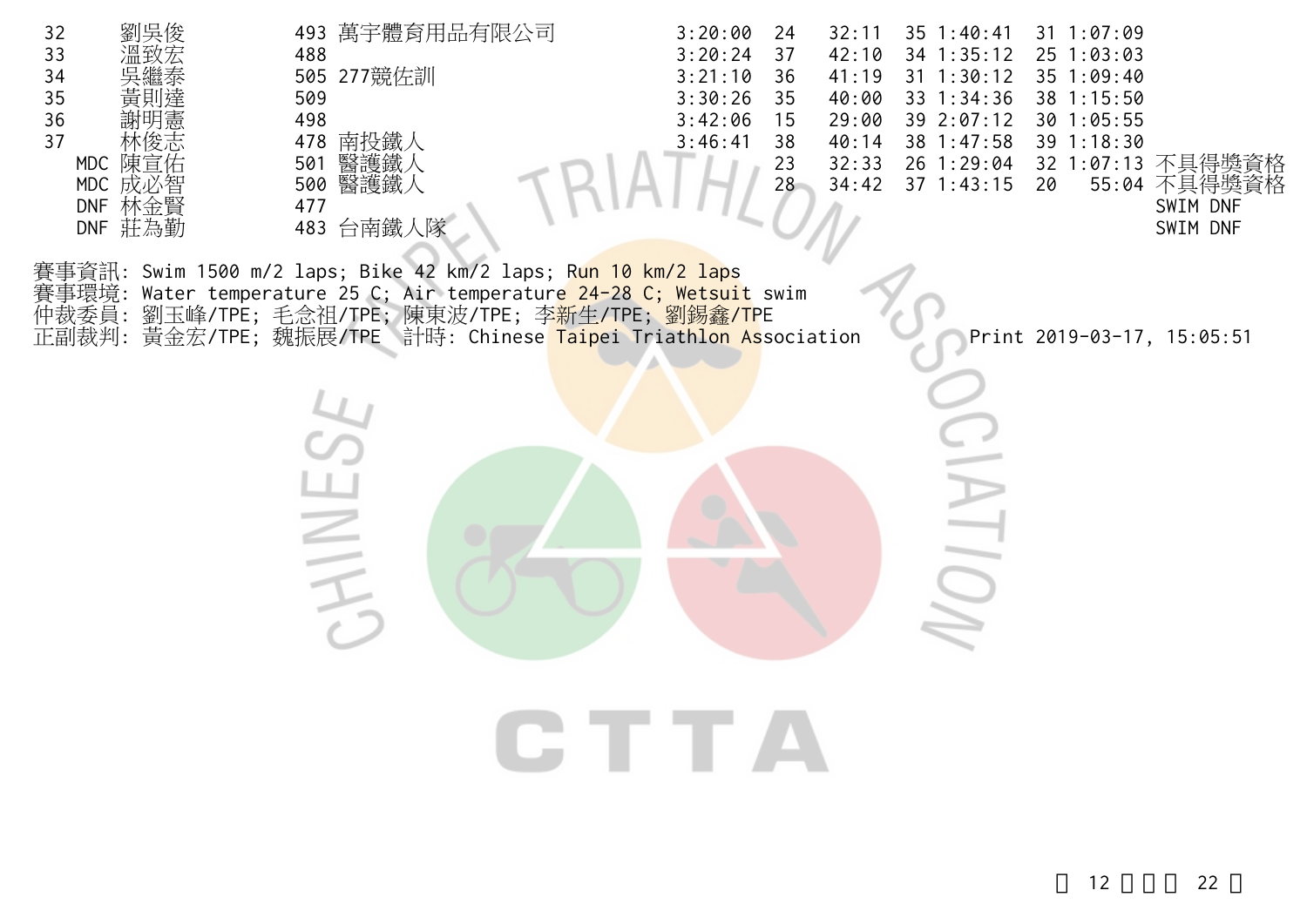

40-44 AG Men / 51.5K Standard Distance Triathlon

| Pos | Name                | No. | Team          | Time    | Rnk            | Swim  | Rnk | Bike               | Rnk | Run            | Remarks |
|-----|---------------------|-----|---------------|---------|----------------|-------|-----|--------------------|-----|----------------|---------|
|     | 張志堅                 |     | 424 台南鐵人隊     | 2:12:48 | $2 -$          | 22:40 |     | 41:08:57           |     | 41:11          |         |
| 2   | 魏睿呈                 |     | 435 南投鐵人      | 2:13:45 | 9              | 26:36 |     | 21:05:46           | 2   | 41:24          |         |
| 3   | 高台榮                 | 422 | 國泰產險鐵人隊       | 2:14:45 | $\overline{4}$ | 23:32 |     | 31:07:51           | 5   | 43:23          |         |
| 4   | 「慶助                 |     | 448 南投鐵人      | 2:21:28 | 19             | 27:30 |     | 61:11:29           | 4   | 42:29          |         |
| 5   | Neil Barrett        | 402 | 台南鐵人隊         | 2:23:02 | $\overline{7}$ | 26:06 |     | 81:12:17           | 6   | 44:41          |         |
| 6   | 蕭瑞龍                 | 433 |               | 2:25:06 | 6              | 23:50 |     | 51:09:42           | 14  | 51:35          |         |
|     | 王嘉龍                 | 407 | 台灣大腳丫長跑協會     | 2:26:54 | 22             |       |     | 29:26 10 1:15:58   | 3   | 41:31          |         |
| 8   | 林義雄                 | 415 |               | 2:29:52 | 15             | 28:38 |     | 91:13:19           | 9   | 47:57          |         |
| 9   | 陳泰璋                 |     | 446 69鐵人隊     | 2:33:08 |                | 23:08 |     | 71:13:35           | 27  | 56:26          |         |
| 10  | 張成瑞                 | 423 | 佛系裸跑團         | 2:33:58 | 5              | 24:00 |     | $13 \t1:19:25$     | 12  | 50:33          |         |
| 11  | 黃偉靈                 | 438 | 鐵人拔巴          | 2:34:19 | 24             | 30:09 |     | $14$ 1:16:45       | 7   | 47:26          |         |
| 12  | 唐義豐                 | 421 | 台南鐵人隊         | 2:34:38 | 16             | 29:01 |     | $12$ 1:16:23       | 10  | 49:15          |         |
| 13  | 柯耿誌                 |     | 417 南投鐵人      | 2:36:32 | 12             | 27:05 |     | $11 \quad 1:17:17$ | 18  | 52:11          |         |
| 14  | 劉炯廷                 | 431 | 台南鐵人隊         | 2:40:55 | 13             | 28:00 |     | 19 1:20:54         | 16  | 52:01          |         |
| 15  | 杜隆杰                 |     | 441 277競佐訓    | 2:41:20 | 36             | 32:39 |     | 26 1:20:56         | 8   | 47:47          |         |
| 16  | 張集忠                 |     | 447 DVTT      | 2:42:32 | 18             | 29:11 |     | 22 1:21:17         | 17  | 52:05          |         |
| 17  | 蘇榮得                 |     | 444 強茂鐵人      | 2:42:39 | 14             | 28:09 |     | 201:21:19          | 20  | 53:12          |         |
| 18  | 吳岱岳                 |     | 411 台南鐵人隊     | 2:42:41 | 34             | 33:35 |     | 23 1:19:03         | 11  | 50:05          |         |
| 19  |                     |     | 443 277競佐訓    | 2:43:13 | 17             | 28:27 |     | $16$ 1:19:52       | 23  | 54:56          |         |
| 20  |                     | 413 | 南投鐵人          | 2:44:28 | 30             | 31:48 |     | $18$ 1:19:11       | 21  | 53:30          |         |
| 21  | 柳銘浚                 |     | 419 南投鐵人      | 2:45:01 | 11             | 27:09 |     | $21 \t1:22:06$     | 25  | 55:48          |         |
| 22  | 王培倫                 |     | 405 台灣大腳丫長跑協會 | 2:46:13 | 21             | 29:46 |     | 171:20:03          | 26  | 56:26          |         |
| 23  | 林聯昇                 |     | 442 277競佐訓    | 2:52:06 | 29             | 31:42 |     | 29 1:25:18         | 24  | 55:08          |         |
| 24  | Mak Kin Ho Terr 401 |     | 報名到底對不隊       | 2:52:49 | 37             | 33:56 |     | 33 1:27:04         | 15  | 51:51          |         |
| 25  | Stephane Bourge 404 |     |               | 2:52:51 | $\overline{3}$ | 23:42 |     | $15$ 1:19:40       |     | 38 1:09:30     |         |
| 26  | 陳鴻益                 |     | 428 陽光老男      | 2:53:07 | 38             | 35:39 |     | 34 1:26:50         | 13  | 50:39          |         |
| 27  | 陳俊欽                 |     | 445 69鐵人隊     | 2:55:33 | 23             | 30:53 |     | 24 1:20:37         |     | 33 1:04:03     |         |
| 28  | 李孟哲                 | 412 |               | 2:56:08 | 20             | 29:28 |     | 28 1:25:08         |     | $31 \t1:01:33$ |         |
| 29  | 黃景祺                 |     | 440 277競佐訓    | 2:57:00 | 27             | 31:13 |     | $30$ 1:26:46       | 30  | 59:02          |         |
| 30  | 鄭志勉                 | 439 | 鐵人拔巴/臺中四季鐵人   | 2:57:58 | 10             | 26:51 |     | 25 1:23:01         |     | 37 1:08:08     |         |
| 31  | 楊榮康                 | 430 |               | 2:58:51 | 32             | 31:28 |     | 271:21:59          |     | 35 1:05:25     |         |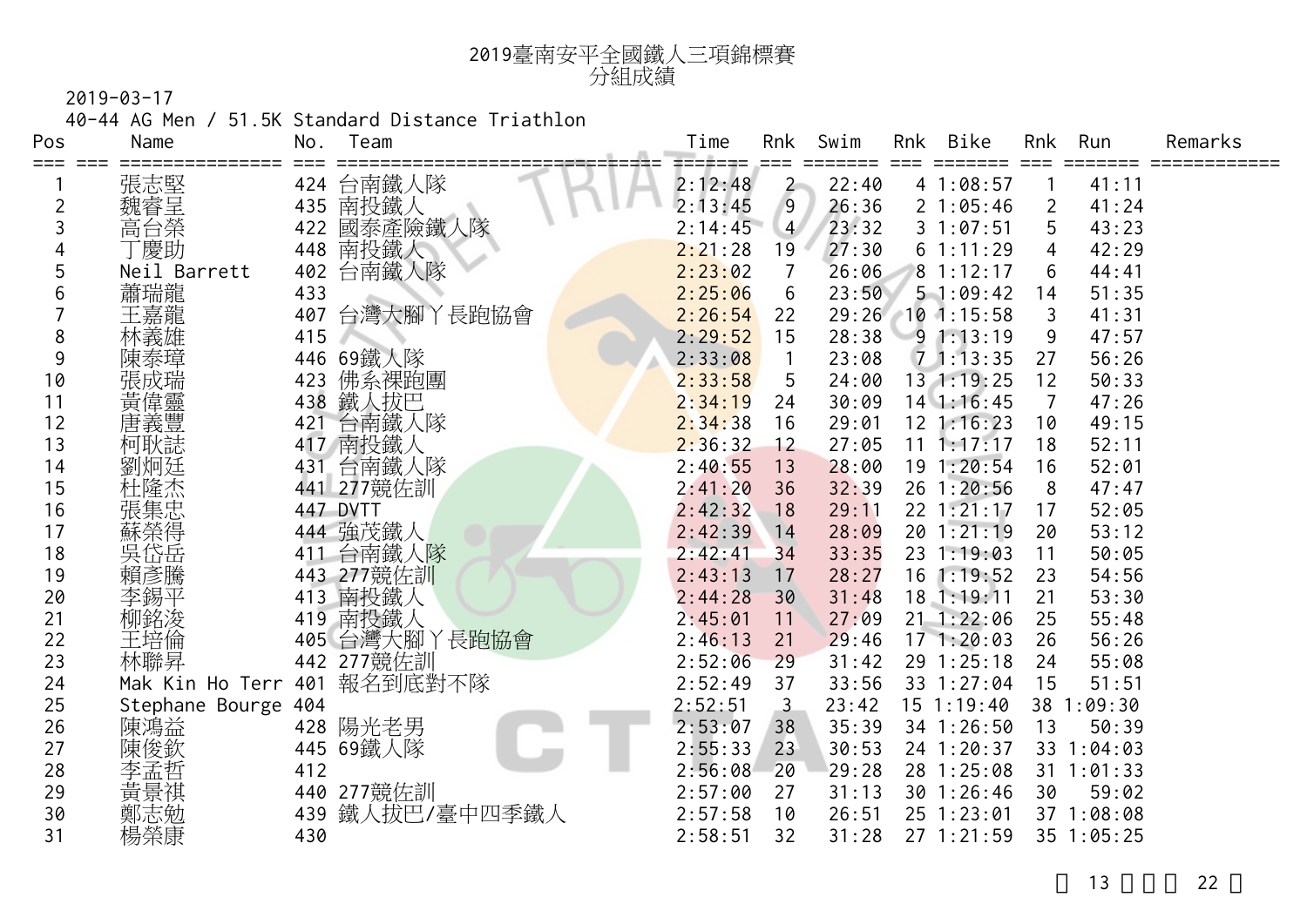| 柯仲岳<br>32<br>33<br>張倡榮<br>34<br>陳炳陽<br>$35 + 15$<br>36<br>許振儀<br>37<br>潘世斌<br>38<br>蘇育民<br>39<br>江錦鵬<br>40<br>林秉(南犬)<br>張禮<br>41<br>謝豐家<br>42<br>何馴申<br>43<br>DNF Olivier GAUCHER<br>MDC 陳彥良<br>洪世益 | 416 台南鐵人隊<br>406<br>425<br>台南鐵人隊<br>427<br>449<br>432<br>436 佛系裸跑團<br>台灣大腳丫長跑協會<br>408<br>414 台南鐵人隊<br>426 永丞?皮家族<br>434<br>409<br>403<br>437 醫護鐵人<br>420 南投鐵人                                                                                            | 3:00:34<br>28<br>3:02:28<br>33<br>3:07:46<br>35<br>3:07:52<br>31<br>3:14:46<br>41<br>3:19:23<br>43<br>3:21:09<br>46<br>3:26:30<br>42<br>3:28:30<br>26<br>3:28:46<br>45<br>3:37:18<br>40<br>4:01:14<br>44<br>25<br>39<br>8 | 32:05<br>37 1:30:35<br>32:52<br>$31 \t1:25:57$<br>36 1:29:26<br>33:19<br>32:34<br>40 1:36:10<br>39 1:33:26<br>34:11<br>39:17<br>38 1:28:03<br>1:03:59<br>41 1:24:51<br>38:42<br>42 1:34:05<br>31:23<br>43 1:38:47<br>42:01<br>32 1:24:46<br>37:04<br>44 1:44:27<br>451:46:03<br>39:30<br>29:42<br>55:16<br>$35:47$ 35 1:27:49<br>26:17 | 57:56<br>28<br>$32$ 1:03:41<br>34 1:05:02<br>58:53 下車越線罰時<br>29<br>$36$ 1:07:10<br>39 1:12:04<br>52:20<br>19<br>40 1:13:45<br>43 1:18:20<br>44 1:22:00<br>42 1:15:48<br>45 1:35:42<br>53:45 BIKE DNF<br>22<br>41 1:14:18 不具得獎資格 |
|-----------------------------------------------------------------------------------------------------------------------------------------------------------------------------------------------------|-----------------------------------------------------------------------------------------------------------------------------------------------------------------------------------------------------------------------------------------------------------|---------------------------------------------------------------------------------------------------------------------------------------------------------------------------------------------------------------------------|----------------------------------------------------------------------------------------------------------------------------------------------------------------------------------------------------------------------------------------------------------------------------------------------------------------------------------------|---------------------------------------------------------------------------------------------------------------------------------------------------------------------------------------------------------------------------------|
| 賽事環境:<br>仲裁委員:                                                                                                                                                                                      | 賽事資訊: Swim 1500 m/2 laps; Bike 42 km/2 laps; <mark>Run 10 km/2 laps</mark><br>Water temperature 25 C; Air temperature 24-28 C; Wetsuit swim<br>劉玉峰/TPE;毛念祖/TPE;陳東波/TPE;李新生/TPE;劉錫鑫/TPE<br>正副裁判: 黃金宏/TPE; 魏振展/TPE 計時: Chinese Taipei Triathlon Association | <b>CTTA</b>                                                                                                                                                                                                               |                                                                                                                                                                                                                                                                                                                                        | Print 2019-03-17, 15:05:51                                                                                                                                                                                                      |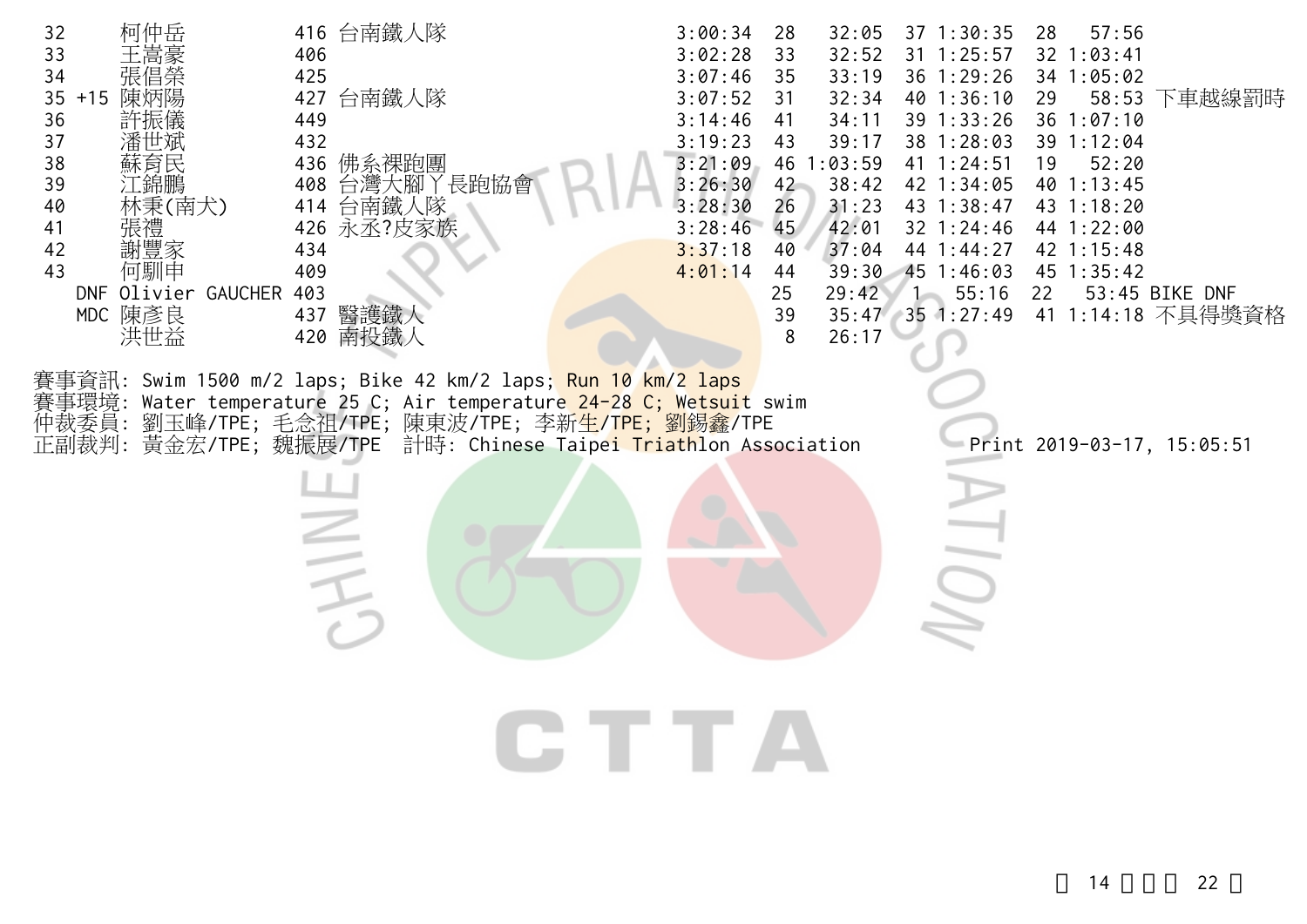| 2019臺南安平全國鐵人三項錦標賽 |
|-------------------|
| 分組成績              |

35-39 AG Men / 51.5K Standard Distance Triathlon

| Pos            | Name           | No. | Team                | Time    | Rnk            | Swim  | Rnk | Bike             | Rnk            | Run        | Remarks      |
|----------------|----------------|-----|---------------------|---------|----------------|-------|-----|------------------|----------------|------------|--------------|
|                | 游承翰            |     | 349 桃園市體育會鐵人三項委員會   | 2:08:00 | $\mathbf{2}$   | 20:23 |     | 11:07:33         |                | 40:04      |              |
| $\overline{2}$ | Joshua Colp    | 326 |                     | 2:14:53 | 8              | 24:20 |     | 51:07:56         | 3              | 42:37      |              |
| 3              | 楊毅立            |     | 353 毛毛跑三鐵 bike time | 2:16:44 | 7 <sup>7</sup> | 24:26 |     | 31:06:57         | 7              | 45:22      |              |
| 4              | 陳鴻麒            |     | 345 桃園市體育會鐵人三項委員會   | 2:17:02 | $6\phantom{1}$ | 23:26 |     | 41:07:52         | 9              | 45:44      |              |
| 5              | 游宗訓            | 348 | 佛系裸跑團               | 2:18:10 | 5              | 23:17 |     | 71:11:47         | 4              | 43:07      |              |
|                | Stuart Dawson  | 328 |                     | 2:21:05 | 3              | 21:32 |     | $6 - 1:10:12$    | 14             | 49:21      |              |
|                | 林澤一            | 337 |                     | 2:21:32 | 10             |       |     | 25:44 11 1:12:03 | $-5$           | 43:45      |              |
| 8              | 蔡穎杰            | 368 | 鐵人拔巴/鐵人部隊           | 2:22:04 | $\overline{4}$ | 22:23 |     | 81:12:15         | 11             | 47:26      |              |
| 9              | 陳又敬<br>$+15$   | 366 |                     | 2:22:53 | 17             | 28:53 |     | 14 1:13:06       | $\overline{2}$ |            | 40:40 下車越線罰時 |
| 10             | 林建均            |     | 334 南投鐵人            | 2:22:59 | $\overline{1}$ | 19:17 |     | 21:08:33         | 21             | 55:10      |              |
| 11             | 簡嘉成            |     | 364 南投鐵人            | 2:27:13 | 16             | 27:51 |     | $12 \; 1:12:25$  | 10             | 46:58      |              |
| 12             | 蔡中凱            |     | 376 南投鐵人            | 2:27:52 | 12             | 26:23 |     | $13 \t1:13:37$   | 12             | 47:53      |              |
| 13             | 楊金龍            | 352 |                     | 2:28:39 | 19             | 28:40 |     | $15$ 1:15:29     | 6              | 44:30      |              |
| 14             | Markus Reischl | 327 |                     | 2:30:58 | 15             | 27:56 |     | 91:10:00         | 17             | 53:02      |              |
| 15             | 達卡鬧.巴萊夷        | 356 |                     | 2:39:23 | 20             | 29:41 |     | 171:15:57        | 19             | 53:47      |              |
| 16             | 王柏舜            | 329 |                     | 2:44:15 | 9              | 24:14 |     | $16$ 1:17:39     |                | 28 1:02:23 |              |
| 17             | 章冠頤            | 341 |                     | 2:44:18 | 25             | 30:37 |     | $18$ 1:22:17     | 15             | 51:25      |              |
| 18             | Daniel Ray     | 377 |                     | 2:46:45 | 14             | 26:47 |     | 23 1:28:33       | 16             | 51:26      |              |
| 19             | 曾重賓            |     | 375 台積電南科愛跑社        | 2:47:59 | 30             | 33:44 |     | 27 1:28:39       | 8              | 45:36      |              |
| 20             | 蕭銘賢            | 363 |                     | 2:49:28 | 34             | 37:16 |     | $20$ 1:18:51     | 18             | 53:22      |              |
| 21             | 穆海俊            |     | 369 鐵人拔巴            | 2:52:24 | 26             | 32:22 |     | $21$ 1:23:06     | 23             | 56:56      |              |
| 22             | 馬俊輝            |     | 371 277競佐訓          | 2:55:19 | 21             | 29:22 |     | 22 1:26:05       | 25             | 59:53      |              |
| 23             | 吳鈞德            | 374 | 賞車路跑團               | 2:56:32 | 40             | 38:39 |     | 33 1:29:41       | 13             | 48:13      |              |
| 24             | 林聖智            | 335 |                     | 3:00:04 | 22             | 30:49 |     | 29 1:31:01       | 24             | 58:16      |              |
| 25             | 張司尚            |     | 339 陸伍肆?            | 3:00:48 | 32             | 34:34 |     | $35$ $1:31:58$   | 20             | 54:18      |              |
| 26             | 林育詩            | 333 |                     | 3:02:37 | 18             | 29:24 |     | 28 1:31:12       |                | 271:02:03  |              |
| 27             | 梁弘瑋            | 340 |                     | 3:06:46 | 11             | 25:14 |     | 36 1:38:42       |                | 29 1:02:51 |              |
| 28             | 瑪達拉俄.力吉亞       |     | 358 邁向113三鐵沒在怕      | 3:07:00 | 29             | 33:06 |     | 30 1:29:51       |                | 31 1:04:04 |              |
| 29             | 曾奕凡            |     | 346 NTPD-SWAT       | 3:07:21 | 27             | 32:17 |     | 31 1:31:02       |                | 30 1:04:03 |              |
| 30             |                |     | 372 277競佐訓          | 3:07:42 | 41             | 42:37 |     | 37 1:29:09       | 22             | 55:57      |              |
| 31             | 杜永仁            |     | 332 台灣大腳丫長跑協會       | 3:07:47 | 24             | 32:02 |     | $32$ $1:31:19$   |                | 32 1:04:28 |              |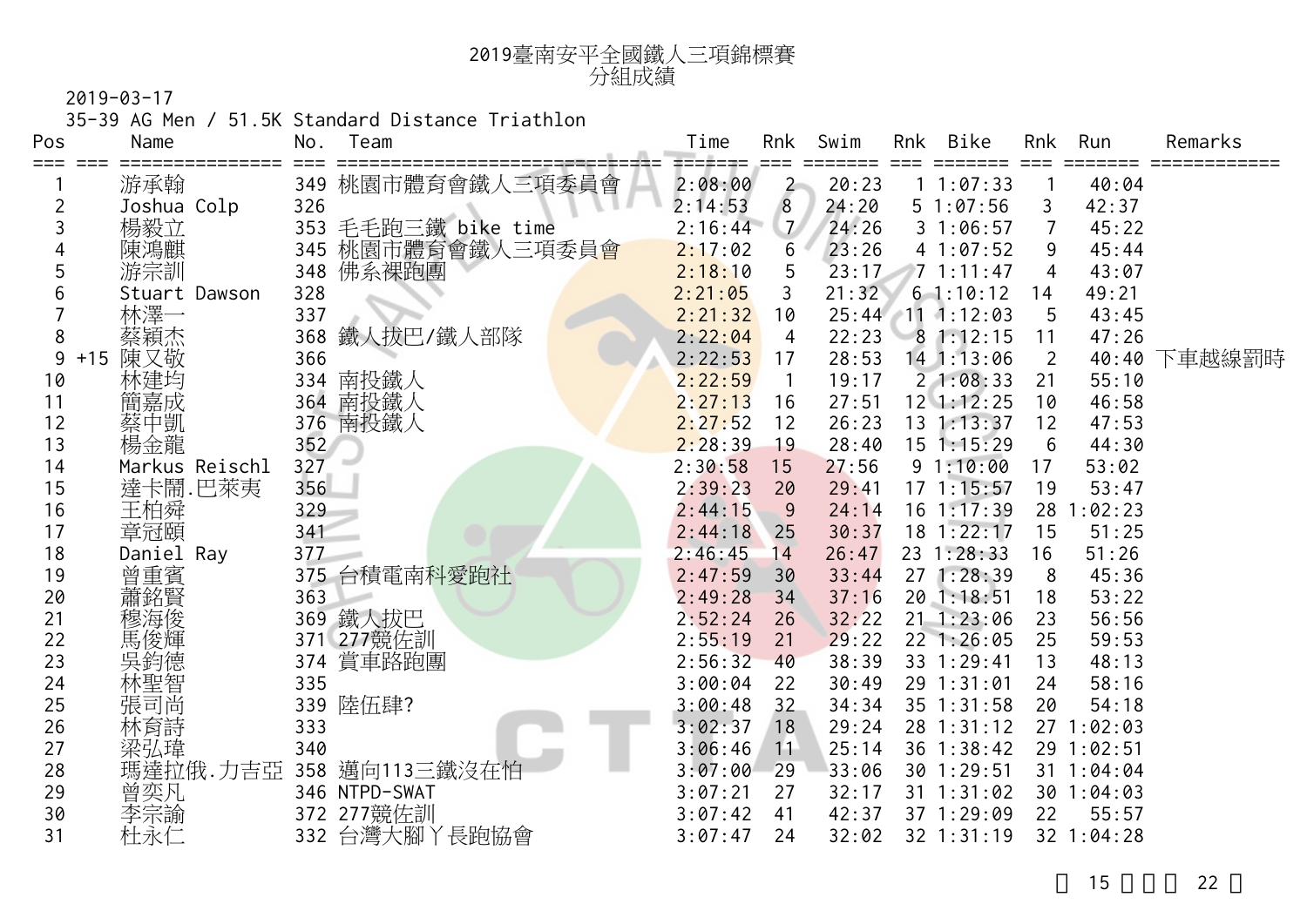| 32<br>33<br>34<br>35<br>36<br>37<br>38<br>39<br>40<br>41<br>42<br>43<br>44<br>45<br>陳建州<br><b>DNF</b><br>許政憲 | 336 S-TRI<br>佛系鐵人<br>331<br>鐵人拔巴/嘉義鐵人<br>367<br>370 鐵人拔巴/MUDkids<br>350 陸伍肆?<br>359<br>347<br>355<br>373 277競佐訓<br>南大PE96<br>362<br>南大PE96<br>357<br>351 S-TRI<br>354 先完賽再說<br>五十元康樂隊<br>330<br>邁向113三鐵沒在怕<br>344<br>342 台南鐵人隊 | 3:10:51<br>54:52<br>47<br>3:12:57<br>41:45<br>44<br>38:55<br>3:15:26<br>42<br>3:16:06<br>33:28<br>23<br>3:18:59<br>33:28<br>31<br>3:22:18<br>33<br>35:03<br>3:26:40<br>43<br>43:15<br>3:26:42<br>$35 -$<br>35:42<br>36<br>35:04<br>3:28:20<br>37:00<br>3:31:33<br>38<br>3:37:31<br>36:24<br>37<br>3:39:33<br>45<br>46:43<br>3:43:32<br>42:03<br>39<br>3:57:30<br>28<br>46<br>42<br>13<br>27:36 | $26$ 1:01:11<br>$19 \t1:14:48$<br>24 1:25:57<br>33 1:05:17<br>34 1:30:58<br>34 1:05:33<br>$25$ 1:26:30<br>40 1:16:10<br>39 1:37:15<br>36 1:08:17<br>26 1:26:52<br>44 1:20:24<br>38 1:31:42<br>$37 \t1:11:44$<br>44 1:44:03<br>35 1:06:57<br>40 1:36:45<br>41 1:16:33<br>43 1:41:00<br>38 1:13:34<br>45 1:46:54<br>39 1:14:15<br>$41 \t1:34:16$<br>43 1:18:35<br>$46$ 1:43:26<br>42 1:18:03<br>34:17 47 1:52:10<br>46 1:31:04<br>45 1:28:34 SWIM DNF<br>101:10:56 |
|--------------------------------------------------------------------------------------------------------------|--------------------------------------------------------------------------------------------------------------------------------------------------------------------------------------------------------------------------------|------------------------------------------------------------------------------------------------------------------------------------------------------------------------------------------------------------------------------------------------------------------------------------------------------------------------------------------------------------------------------------------------|------------------------------------------------------------------------------------------------------------------------------------------------------------------------------------------------------------------------------------------------------------------------------------------------------------------------------------------------------------------------------------------------------------------------------------------------------------------|
| 事環境:<br>仲裁委員:<br>正副裁判:                                                                                       | 賽事資訊: Swim 1500 m/2 laps; Bike 42 km/2 laps; <mark>Run 10 km/2 laps</mark><br>Water temperature 25 C; Air temperature 24-28 C; Wetsuit swim<br>劉玉峰/TPE; 毛念祖/TPE; 陳東波/TPE; 李新生/TPE; 劉錫鑫/TPE<br>黃金宏/TPE; 魏振展/TPE                 | 計時: Chinese Taipei Triathlon Association                                                                                                                                                                                                                                                                                                                                                       | Print 2019-03-17, 15:05:51                                                                                                                                                                                                                                                                                                                                                                                                                                       |
|                                                                                                              |                                                                                                                                                                                                                                | <b>CTTA</b>                                                                                                                                                                                                                                                                                                                                                                                    |                                                                                                                                                                                                                                                                                                                                                                                                                                                                  |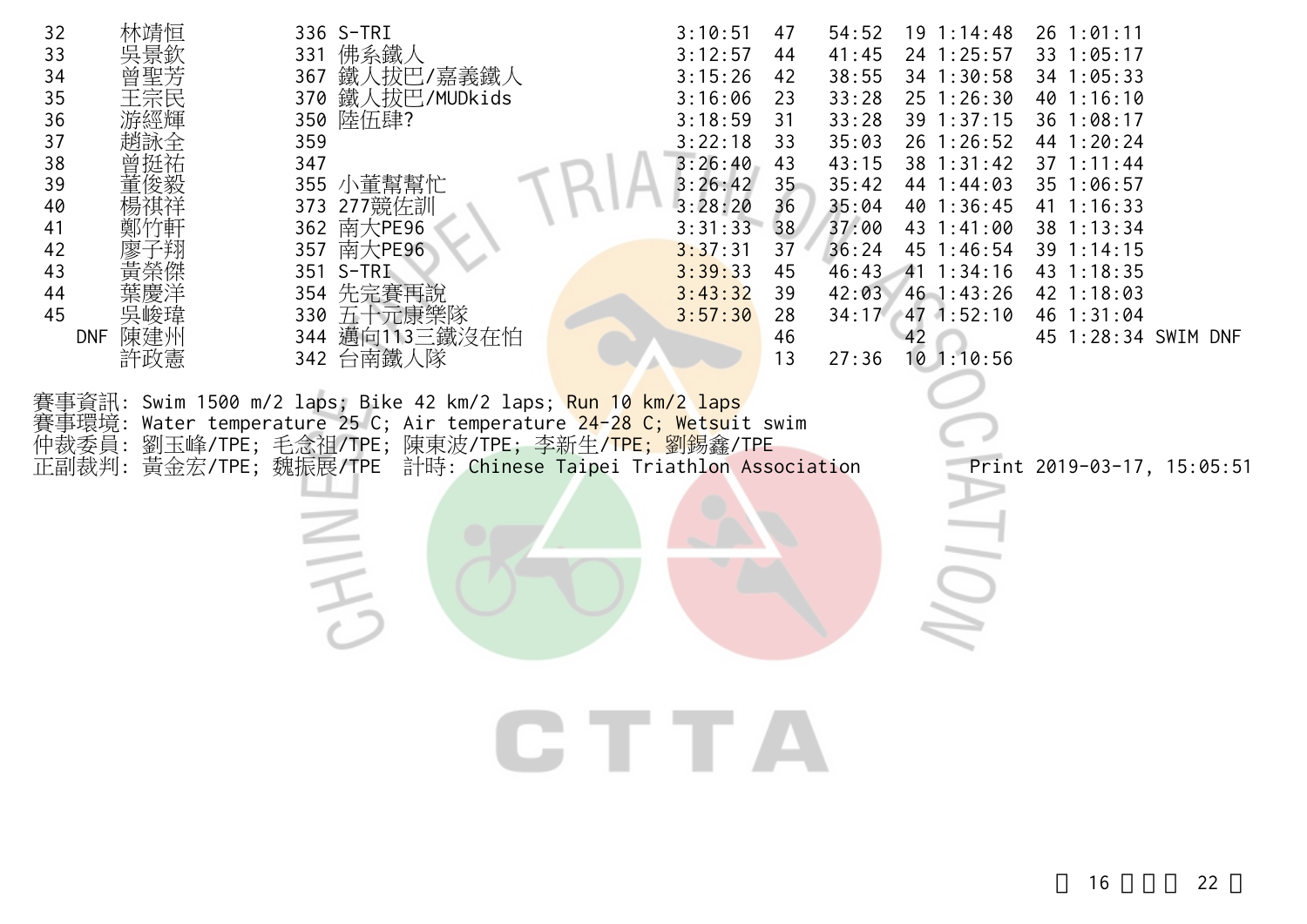

30-34 AG Men / 51.5K Standard Distance Triathlon

| Pos | Name                | No. | Team          | Time    | Rnk             | Swim  | Rnk | Bike           | Rnk | Run            | Remarks |
|-----|---------------------|-----|---------------|---------|-----------------|-------|-----|----------------|-----|----------------|---------|
|     | JOYEUX CORENTIN 257 |     |               | 2:09:57 | $4 -$           | 22:54 |     | 21:09:20       | 3   | 37:44          |         |
| 2   | 林伯恩                 |     | 262 國泰產險鐵人隊   | 2:13:19 |                 | 20:10 |     | 11:08:24       | 8   | 44:46          |         |
| 3   | 戴<br>珞              | 291 | 維格鐵人隊         | 2:13:44 | 22 <sup>7</sup> | 30:21 |     | 61:06:29       | 2   | 36:55          |         |
|     | Landry Benoit       | 258 |               | 2:14:37 | 9               | 26:09 |     | 51:08:40       | 4   | 39:49          |         |
| 5   | 邱培賓                 | 296 | 鐵人拔巴/嘉義鐵人     | 2:15:58 | 13              | 27:17 |     | 31:07:21       | 5   | 41:22          |         |
| 6   | 黃弘義                 | 275 | 台南鐵人隊         | 2:17:03 | 11              | 26:41 |     | 41:07:48       | 6   | 42:35          |         |
|     | CJ                  | 256 |               | 2:22:31 | 3               | 22:39 |     | 71:13:15       | 10  | 46:38          |         |
| 8   | 謝礎遙                 | 292 |               | 2:25:44 | 12              | 27:23 |     | 91:14:35       | 7   | 43:47          |         |
| 9   | 邱文志                 | 264 |               | 2:35:10 | 14              | 28:01 |     | $10$ 1:18:37   | 12  | 48:34          |         |
| 10  | 潘德軒                 | 297 | 鐵人拔巴          | 2:37:10 | 29              | 33:29 |     | 111:18:08      | 9   | 45:35          |         |
| 11  | 張智皓                 | 267 | 南投鐵人          | 2:39:51 | 6               | 25:28 |     | 81:14:48       | 20  | 59:35          |         |
| 12  | 賈博鈞                 | 286 |               | 2:49:32 | 20              | 30:19 |     | $15$ 1:24:20   | 16  | 54:55          |         |
| 13  | 柯夢龍                 | 265 |               | 2:51:25 | 10              | 26:39 |     | 181:31:09      | 15  | 53:38          |         |
| 14  | 錢-<br>−匡            | 289 |               | 2:51:42 | 17              | 29:49 |     | 171:28:27      | 14  | 53:27          |         |
| 15  | 簡辰翰                 |     | 293 小董幫幫忙     | 2:54:45 | 32              | 35:25 |     | 22 1:31:08     | 11  | 48:12          |         |
| 16  | 古呈煥                 | 260 |               | 2:55:45 | 28              | 34:14 |     | 201:30:46      | 13  | 50:46          |         |
| 17  | 楊天恩                 | 280 |               | 2:56:36 | 25              | 32:49 |     | $19 \t1:28:42$ | 17  | 55:06          |         |
| 18  | 龍泰穎                 | 290 |               | 2:56:53 | $\overline{7}$  | 26:06 |     | $14$ 1:25:49   |     | 23 1:04:59     |         |
| 19  | 楊智凱                 |     | 284 台南鐵人隊     | 3:05:09 | 30              | 34:57 |     | $21 \t1:31:06$ | 19  | 59:06          |         |
| 20  |                     |     | 271 台南鐵人隊     | 3:11:21 | 36              | 40:23 |     | 29 1:33:03     | 18  | 57:56          |         |
| 21  | 楊晉煌                 |     | 282 LDS       | 3:13:31 | 34              | 36:50 |     | $24$ 1:31:16   |     | 24 1:05:25     |         |
| 22  | 卓信瑋                 |     | 261 NTPD-SWAT | 3:19:02 | 26              | 32:58 |     | $25$ 1:33:52   |     | $25$ 1:12:13   |         |
| 23  | 陳功憲                 |     | 270 四草舟屋      | 3:20:09 | 5 <sup>5</sup>  | 24:07 |     | $13 \t1:26:33$ |     | 38 1:29:30     |         |
| 24  | 陳柏叡                 |     | 273 NTPD-SWAT | 3:20:36 | 8               | 26:57 |     | $34$ 1:49:22   |     | $22 \t1:04:18$ |         |
| 25  | 廖彥霖                 | 287 | 我不知道要叫什麼      | 3:20:49 | 18              | 29:20 |     | $23 \t1:34:03$ |     | 29 1:17:27     |         |
| 26  | 關仲鈞                 |     | 294 先完賽再說     | 3:21:07 | 21              | 30:42 |     | 26 1:34:38     |     | 271:15:47      |         |
| 27  | 黃宣銘                 | 277 | 先完賽再說         | 3:24:47 | 33              | 37:00 |     | 28 1:33:44     |     | 26 1:14:03     |         |
| 28  | 黃俊源                 | 276 |               | 3:29:47 | 16              | 28:57 |     | $32 \t1:41:03$ |     | 32 1:19:49     |         |
| 29  | 盧巍夫                 |     | 288 先完賽再說     | 3:30:59 | 31              | 36:02 |     | $31 \t1:37:00$ |     | $31 \t1:17:58$ |         |
| 30  | 郭乃嘉                 | 269 | 先完賽再說         | 3:32:59 | 23              | 31:06 |     | 301:39:10      |     | 34 1:22:44     |         |
| 31  | 楊經綸                 | 285 |               | 3:35:21 | 37              | 48:05 |     | $27 \t1:31:21$ |     | 28 1:15:55     |         |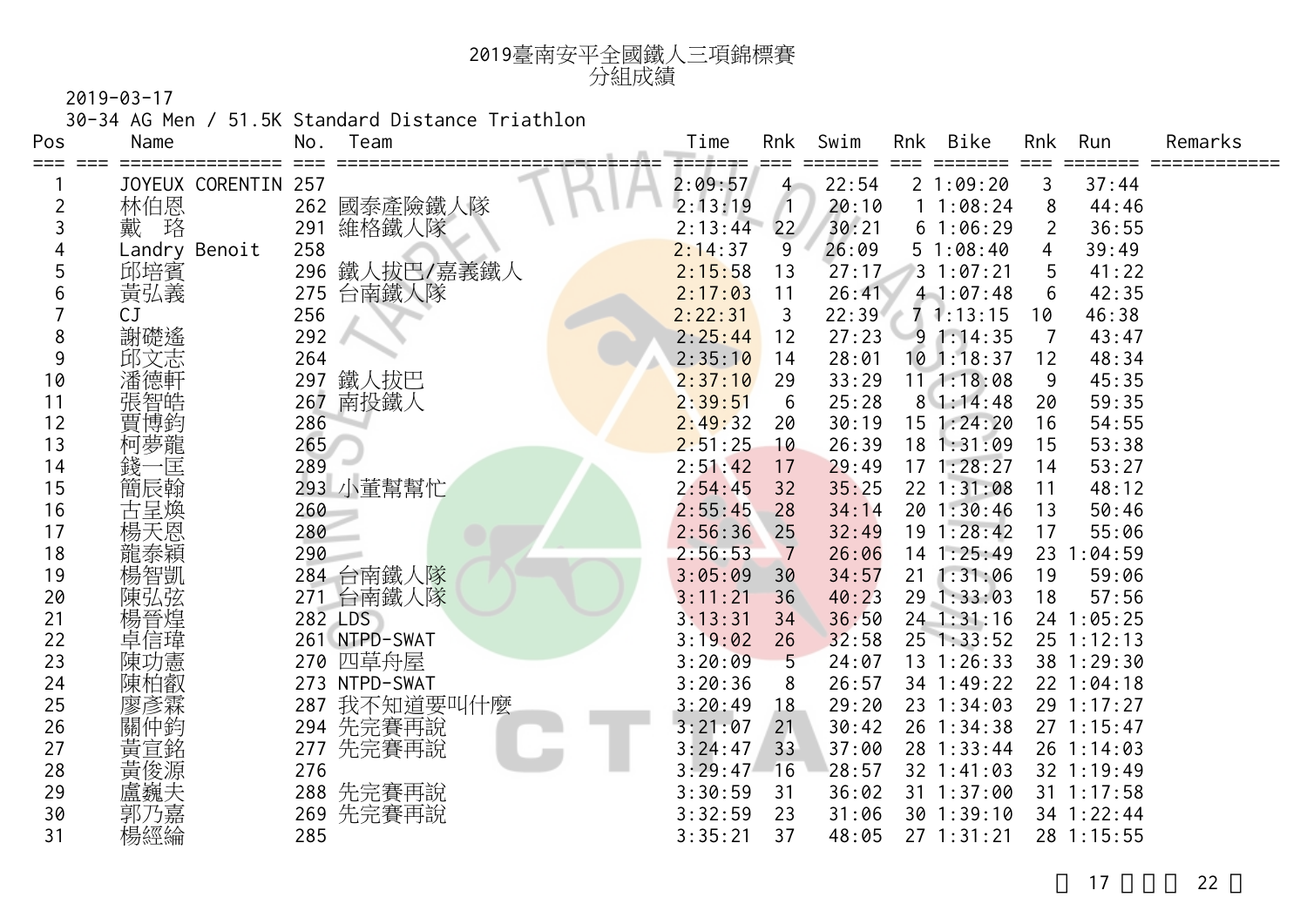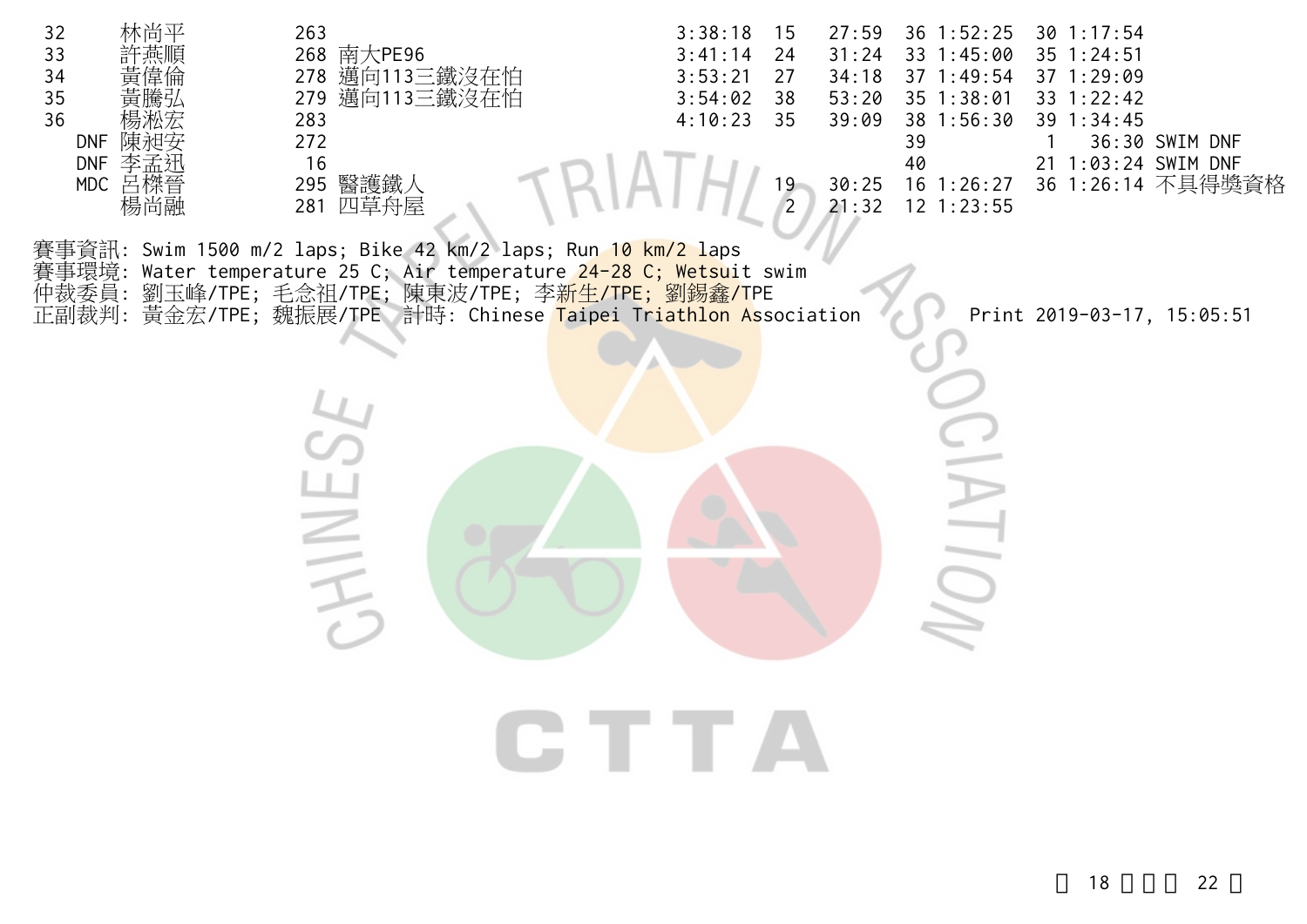

25-29 AG Men / 51.5K Standard Distance Triathlon

| Pos<br>Name | No.                                                                                                                                                                | Team                                   | Time                                                                                                                                                                                                                                           | Rnk     | Swim                                                                                                                                                                                                                                                                                      |                                                                                                          | Bike                                   | Rnk                                                                                                                                                                                                                                                                                                                                                        | Run   | Remarks                                                                                                                                                                                                                    |
|-------------|--------------------------------------------------------------------------------------------------------------------------------------------------------------------|----------------------------------------|------------------------------------------------------------------------------------------------------------------------------------------------------------------------------------------------------------------------------------------------|---------|-------------------------------------------------------------------------------------------------------------------------------------------------------------------------------------------------------------------------------------------------------------------------------------------|----------------------------------------------------------------------------------------------------------|----------------------------------------|------------------------------------------------------------------------------------------------------------------------------------------------------------------------------------------------------------------------------------------------------------------------------------------------------------------------------------------------------------|-------|----------------------------------------------------------------------------------------------------------------------------------------------------------------------------------------------------------------------------|
|             |                                                                                                                                                                    |                                        |                                                                                                                                                                                                                                                |         |                                                                                                                                                                                                                                                                                           |                                                                                                          |                                        |                                                                                                                                                                                                                                                                                                                                                            |       |                                                                                                                                                                                                                            |
|             |                                                                                                                                                                    |                                        |                                                                                                                                                                                                                                                |         |                                                                                                                                                                                                                                                                                           |                                                                                                          |                                        | 2                                                                                                                                                                                                                                                                                                                                                          |       |                                                                                                                                                                                                                            |
|             |                                                                                                                                                                    |                                        |                                                                                                                                                                                                                                                |         |                                                                                                                                                                                                                                                                                           |                                                                                                          |                                        | 5.                                                                                                                                                                                                                                                                                                                                                         |       |                                                                                                                                                                                                                            |
|             |                                                                                                                                                                    |                                        |                                                                                                                                                                                                                                                |         | 25:47                                                                                                                                                                                                                                                                                     |                                                                                                          |                                        | 4                                                                                                                                                                                                                                                                                                                                                          | 45:03 |                                                                                                                                                                                                                            |
|             | 201                                                                                                                                                                |                                        |                                                                                                                                                                                                                                                | 3       | 21:41                                                                                                                                                                                                                                                                                     |                                                                                                          |                                        | 8                                                                                                                                                                                                                                                                                                                                                          | 49:21 |                                                                                                                                                                                                                            |
| b           | 217                                                                                                                                                                |                                        |                                                                                                                                                                                                                                                | 8       |                                                                                                                                                                                                                                                                                           |                                                                                                          |                                        | 3                                                                                                                                                                                                                                                                                                                                                          | 43:34 |                                                                                                                                                                                                                            |
|             |                                                                                                                                                                    |                                        |                                                                                                                                                                                                                                                |         |                                                                                                                                                                                                                                                                                           |                                                                                                          |                                        | 10                                                                                                                                                                                                                                                                                                                                                         | 55:44 |                                                                                                                                                                                                                            |
| 8           |                                                                                                                                                                    |                                        |                                                                                                                                                                                                                                                | 10      |                                                                                                                                                                                                                                                                                           |                                                                                                          |                                        | 7                                                                                                                                                                                                                                                                                                                                                          | 48:00 |                                                                                                                                                                                                                            |
| 方仕宇<br>9    |                                                                                                                                                                    |                                        |                                                                                                                                                                                                                                                | 13      | 30:33                                                                                                                                                                                                                                                                                     |                                                                                                          |                                        | 6                                                                                                                                                                                                                                                                                                                                                          | 46:52 |                                                                                                                                                                                                                            |
| 10          | 212                                                                                                                                                                |                                        |                                                                                                                                                                                                                                                | 5       | 22:00                                                                                                                                                                                                                                                                                     |                                                                                                          |                                        |                                                                                                                                                                                                                                                                                                                                                            |       |                                                                                                                                                                                                                            |
| 11          | 203                                                                                                                                                                |                                        |                                                                                                                                                                                                                                                | 12      | 29:47                                                                                                                                                                                                                                                                                     |                                                                                                          |                                        |                                                                                                                                                                                                                                                                                                                                                            |       |                                                                                                                                                                                                                            |
| 12          |                                                                                                                                                                    |                                        | 2:52:01                                                                                                                                                                                                                                        | 11      | 30:36                                                                                                                                                                                                                                                                                     |                                                                                                          |                                        | 9                                                                                                                                                                                                                                                                                                                                                          | 55:24 |                                                                                                                                                                                                                            |
| 13          |                                                                                                                                                                    |                                        |                                                                                                                                                                                                                                                | 9       | 27:26                                                                                                                                                                                                                                                                                     |                                                                                                          |                                        | 12                                                                                                                                                                                                                                                                                                                                                         |       |                                                                                                                                                                                                                            |
| 14          |                                                                                                                                                                    |                                        |                                                                                                                                                                                                                                                | 18      | 33:09                                                                                                                                                                                                                                                                                     |                                                                                                          |                                        |                                                                                                                                                                                                                                                                                                                                                            |       |                                                                                                                                                                                                                            |
| 15          |                                                                                                                                                                    |                                        |                                                                                                                                                                                                                                                | 16      |                                                                                                                                                                                                                                                                                           |                                                                                                          |                                        |                                                                                                                                                                                                                                                                                                                                                            |       |                                                                                                                                                                                                                            |
| 16          |                                                                                                                                                                    |                                        |                                                                                                                                                                                                                                                | 14      |                                                                                                                                                                                                                                                                                           |                                                                                                          |                                        |                                                                                                                                                                                                                                                                                                                                                            |       |                                                                                                                                                                                                                            |
| 17          |                                                                                                                                                                    |                                        |                                                                                                                                                                                                                                                |         |                                                                                                                                                                                                                                                                                           |                                                                                                          |                                        |                                                                                                                                                                                                                                                                                                                                                            |       |                                                                                                                                                                                                                            |
| 18          |                                                                                                                                                                    |                                        |                                                                                                                                                                                                                                                |         |                                                                                                                                                                                                                                                                                           |                                                                                                          |                                        |                                                                                                                                                                                                                                                                                                                                                            |       |                                                                                                                                                                                                                            |
| 19          |                                                                                                                                                                    |                                        |                                                                                                                                                                                                                                                |         |                                                                                                                                                                                                                                                                                           |                                                                                                          |                                        |                                                                                                                                                                                                                                                                                                                                                            |       |                                                                                                                                                                                                                            |
| 20          |                                                                                                                                                                    |                                        |                                                                                                                                                                                                                                                |         |                                                                                                                                                                                                                                                                                           |                                                                                                          |                                        |                                                                                                                                                                                                                                                                                                                                                            |       |                                                                                                                                                                                                                            |
| 21          |                                                                                                                                                                    |                                        |                                                                                                                                                                                                                                                |         |                                                                                                                                                                                                                                                                                           |                                                                                                          |                                        |                                                                                                                                                                                                                                                                                                                                                            |       |                                                                                                                                                                                                                            |
| 22          |                                                                                                                                                                    |                                        |                                                                                                                                                                                                                                                |         |                                                                                                                                                                                                                                                                                           |                                                                                                          |                                        |                                                                                                                                                                                                                                                                                                                                                            |       |                                                                                                                                                                                                                            |
| <b>DNF</b>  |                                                                                                                                                                    |                                        |                                                                                                                                                                                                                                                |         |                                                                                                                                                                                                                                                                                           |                                                                                                          |                                        |                                                                                                                                                                                                                                                                                                                                                            |       |                                                                                                                                                                                                                            |
|             |                                                                                                                                                                    |                                        |                                                                                                                                                                                                                                                |         |                                                                                                                                                                                                                                                                                           |                                                                                                          |                                        |                                                                                                                                                                                                                                                                                                                                                            |       |                                                                                                                                                                                                                            |
|             | 陳智禎<br>黎張譽騰<br>毛偉丞<br>陳立宏<br>林韋勳<br>謝坤達<br>陳世和<br>黃柏軒<br>蔡漢誠<br>徐璟旻<br>毅<br>鄭 毅<br>蘇脩文<br>洪浩誠<br>張文誠<br>張雅翔<br>張閔智<br>顧成偉<br>文瑩<br>李永斌<br>王冠智<br>蘇威豪<br>許立穎<br>吳啟仲 | 210<br>209<br>204<br>216<br>207<br>199 | 218 鐵人拔巴<br>197 <u>林家軍</u><br>湧升流鐵人隊<br>東風鐵人<br>鐵人拔巴/嘉義鐵人<br>208 桃園市體育會鐵人三項委員會<br>211 台南鐵人隊<br>220 277競佐訓<br>湧升流鐵人隊<br>213 悍將鐵人<br>219 277競佐訓<br>春毅動力車隊<br>221<br>206 張兮兮<br>205 張兮兮<br>196 我不知道要叫什麼<br>200 我就是廢阿<br>198 我不知道要叫什麼<br>215 我就是廢阿 | 3:27:17 | 2:07:10<br>2:11:52<br>6<br>2:13:03<br>$\overline{4}$<br>2:20:58<br>2:23:14<br>2:23:16<br>2:33:51<br>2:34:35<br>2:38:40<br>2:47:52<br>2:50:04<br>2:57:08<br>3:00:14<br>3:07:45<br>3:09:37<br>3:09:37<br>20<br>3:16:22<br>19<br>17<br>3:43:00<br>22<br>3:52:22<br>15<br>3:54:48<br>23<br>21 | $2 -$<br>22:35<br>22:00<br>32:33<br>31:34<br>40:20<br>34:51<br>31:36<br>45:42<br>31:24<br>44:47<br>41:51 | 21:24<br>27:21<br>18:15<br>27:03<br>23 | Rnk<br>=======<br>31:07:55<br>21:07:10<br>11:05:45<br>41:10:09<br>51:12:12<br>$6 - 1:12:22$<br>$7 \cdot 1:19:53$<br>$10$ 1:19:32<br>$11 \t1:21:17$<br>91:21:40<br>81:16:20<br>$12 \; 1:26:02$<br>$14$ 1:30:08<br>$13 \t1:25:46$<br>18 1:34:38<br>$16$ 1:32:57<br>$15 \t1:24:11$<br>20 1:44:33<br>171:34:12<br>19 1:40:29<br>$21 \t1:50:24$<br>$22$ 1:54:34 | 11    | 37:52<br>42:09<br>45:19<br>$16$ 1:04:13<br>$15$ $1:03:58$<br>59:35<br>$14$ 1:01:21<br>13 1:00:36<br>171:05:07<br>18 1:05:08<br>56:59<br>$21 \t1:21:29$<br>201:16:50<br>$22$ 1:30:36<br>$19$ 1:15:28<br>23 1:32:08 SWIM DNF |

| 賽事資訊: Swim 1500 m/2 laps; Bike 42 km/2 laps; Run 10 km/2 laps       |  |
|---------------------------------------------------------------------|--|
| 賽事環境: Water temperature 25 C; Air temperature 24-28 C; Wetsuit swim |  |
| 仲裁委員:劉玉峰/TPE;毛念祖/TPE;陳東波/TPE;李新生/TPE;劉錫鑫/TPE:                       |  |
| 正副裁判: 黃金宏/TPE; 魏振展/TPE 計時: Chinese Taipei Triathlon Association     |  |

Print 2019-03-17, 15:05:51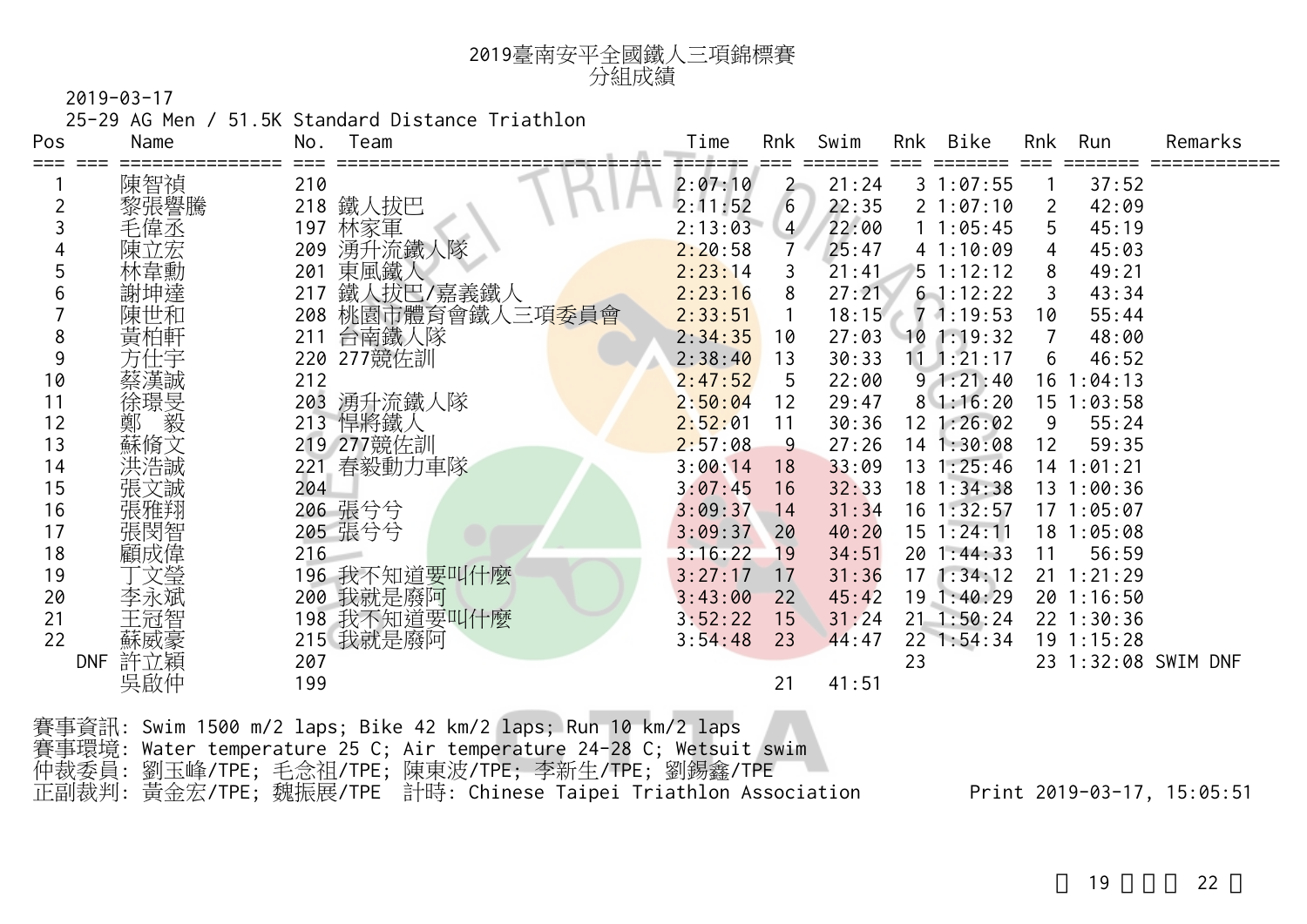

18-24 AG Men / 51.5K Standard Distance Triathlon

ち

| Pos | Name         | No. | Team                                                                                                                                                                                      | Time    | Rnk          | Swim           | Rnk | Bike               | Rnk             | Run            | Remarks                    |
|-----|--------------|-----|-------------------------------------------------------------------------------------------------------------------------------------------------------------------------------------------|---------|--------------|----------------|-----|--------------------|-----------------|----------------|----------------------------|
|     | 陳銘宗          | 143 |                                                                                                                                                                                           | 2:07:26 |              | 24:20<br>$6 -$ |     | 21:06:02           |                 | 37:06          |                            |
|     | 方尊賢          |     | 136 銳騎佰客鐵人隊-高雄瑞祥高中                                                                                                                                                                        | 2:07:31 | 4            | 22:38          |     | 11:03:37           | <sup>2</sup>    | 41:17          |                            |
|     | 陳沐義          | 141 | 桃園市體育會鐵人三項委員會                                                                                                                                                                             | 2:11:06 |              | 19:12          |     | 41:10:12           | 3               | 41:43          |                            |
|     | 曾柏愷          |     | 144 桃園市體育會鐵人三項委員會                                                                                                                                                                         | 2:18:02 | $\mathbf{2}$ | 20:48          |     | 31:08:39           | 5.              | 48:36          |                            |
|     | 張致維          | 151 | 鐵人拔巴/嘉義鐵人                                                                                                                                                                                 | 2:30:21 | 5            | 22:22          |     | $5 \t1:14:24$      | 6               | 53:35          |                            |
| 6   | 莊智凱<br>$+15$ | 140 |                                                                                                                                                                                           | 2:32:25 | 8            | 26:24          |     | $6 - 1:19:37$      | 4               | 46:10          | 下車越線罰時                     |
|     | 陳韋豪          | 142 |                                                                                                                                                                                           | 2:43:13 |              | 24:42          |     | $7 \cdot 1:20:45$  | 9               | 57:47          |                            |
| 8   | 張哲毓          |     | 139 張兮兮                                                                                                                                                                                   | 3:15:58 | 12           | 39:07          |     | $9 \; 1:27:31$     |                 | $12 \t1:09:21$ |                            |
|     | 楊子賢          |     | 146 萬宇體育用品有限公司                                                                                                                                                                            | 3:17:30 | 10           | 34:10          |     | $10 \t1:31:46$     |                 | $13 \t1:11:35$ |                            |
| 10  | 魏希亙          | 148 |                                                                                                                                                                                           | 3:20:18 | 13           | 42:02          |     | $11 \quad 1:29:22$ |                 | $11 \t1:08:55$ |                            |
| 11  | 蕭<br>帆       | 147 |                                                                                                                                                                                           | 3:26:21 | 11           | 34:56          |     | $12 \, 1:55:13$    | 8               | 56:13          |                            |
| 12  | 孫耘安          | 138 |                                                                                                                                                                                           | 3:31:13 | 9            | 32:01          |     | 13 1:58:09         |                 | 101:01:04      |                            |
|     | MDC 成昌仁      |     | 150 醫護鐵人                                                                                                                                                                                  |         |              | 22:32          |     | 81:30:06           | $7\overline{ }$ |                | 55:42 不具得獎資格               |
|     |              |     | 賽事資訊: Swim 1500 m/2 laps; Bike 42 km/2 laps; Run 10 km/2 laps<br>賽事環境: Water temperature 25 C; Air temperature 24-28 C; Wetsuit swim<br>仲裁委員: 劉玉峰/TPE; 毛念祖/TPE; 陳東波/TPE; 李新生/TPE; 劉錫鑫/TPE |         |              |                |     |                    |                 |                |                            |
|     |              |     | 正副裁判: 黃金宏/TPE; 魏振展/TPE 計時: Chinese Taipei Triathlon Association                                                                                                                           |         |              |                |     |                    |                 |                | Print 2019-03-17, 15:05:51 |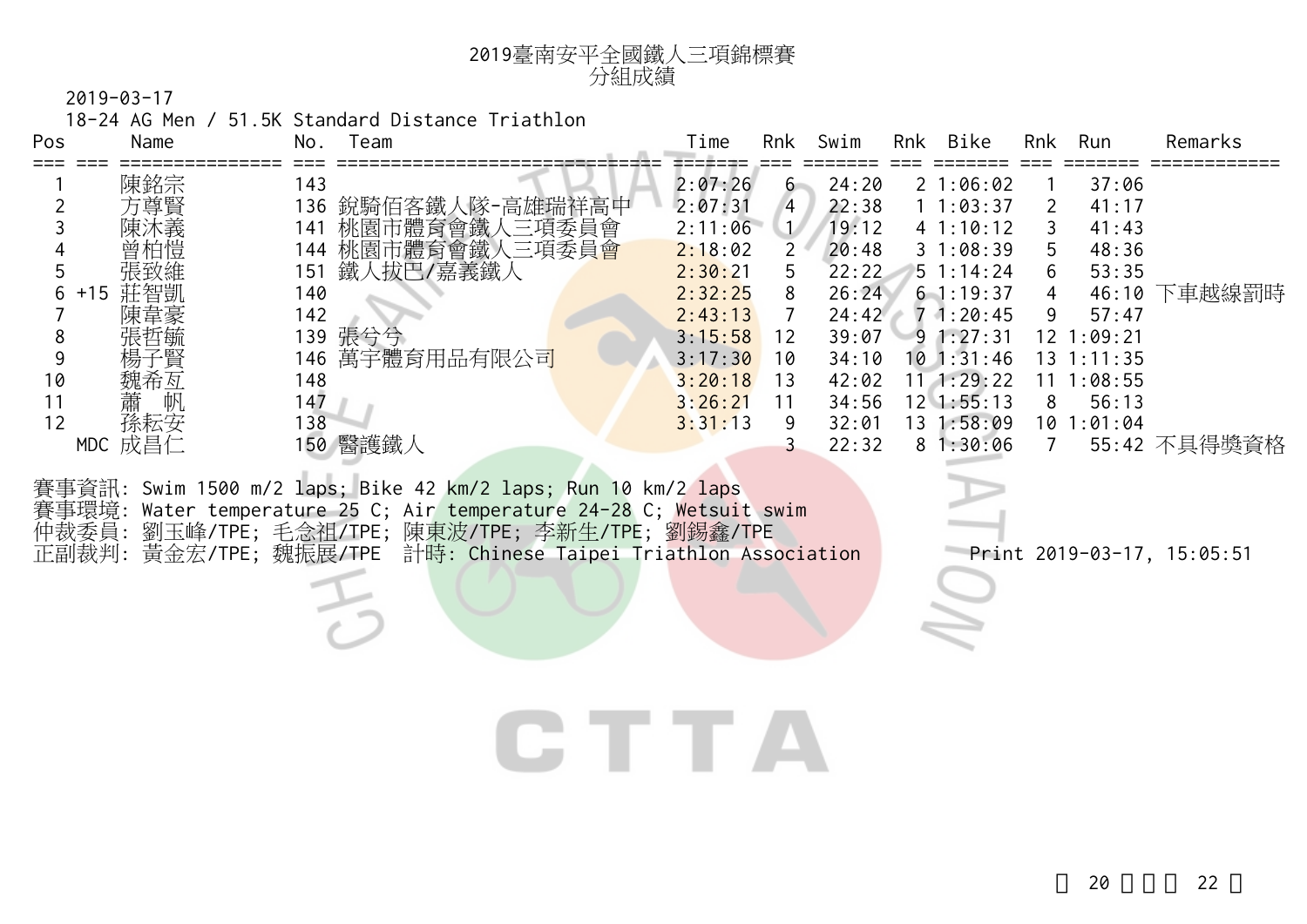|                |     |                                    | Tri_A 組成績 / Standard Distance Team Relay Results |             |         |       |                       |       |                |
|----------------|-----|------------------------------------|--------------------------------------------------|-------------|---------|-------|-----------------------|-------|----------------|
| Pos            | No. | Name                               |                                                  | Team        | Time    | Swim  | Bike                  | Run   | Remarks        |
| <b>WAN</b>     |     | 654 李(糸者)雅.劉家良.陳鵬文                 |                                                  |             | 2:04:30 |       | $19:34$ $1:03:54$     |       | 41:04 少信物重跑    |
| $\overline{2}$ |     |                                    |                                                  |             | 2:08:30 |       | 20:34 1:09:23         | 38:35 |                |
|                |     | 641 陳自楷.洪德東.雙玄杰<br>638 張嘉翔.楊博森.蕭靖元 |                                                  |             | 2:15:38 |       | 20:49 1:09:11         | 45:39 |                |
| $+15$<br>4     |     | 637 張雅各. 韓俊傑. 郭仕允                  |                                                  |             | 2:21:33 |       | 35:58 1:05:45         | 39:36 | 下車越線罰          |
|                |     | 647 楊少弘. 謝建洲. 陳元培                  |                                                  |             | 2:24:14 |       | $30:23$ 1:11:01       | 42:51 |                |
| 6              | 653 | 顏偉哲. 黃冠翔. 陳家雋                      |                                                  | <b>Tako</b> | 2:38:12 |       | $22:22$ 1:26:45       | 49:05 |                |
|                | 631 | 王冠智.符積宇.陳俊廷                        |                                                  | 227完賽是奇蹟    | 2:44:09 |       | $35:57$ 1:19:56       | 48:17 |                |
| 8              | 633 | 王龍財.朱振鰲.辛炳巍                        |                                                  | 百大鐵人        | 2:44:26 |       | $32:45$ 1:16:46       | 54:57 |                |
| 9              | 650 | 謝淑芬.林奕婷.李惠貞                        |                                                  | 百大鐵人        | 2:47:13 |       | 26:22 1:17:45 1:03:07 |       |                |
| 10             |     | 644 曾華田.蔡宇軒.黃明賢                    |                                                  |             | 2:48:45 |       | $31:26$ 1:23:35       | 53:45 |                |
| 11<br>$+15$    |     | 634 李冀儕.丁建宇.蘇渝嵐                    |                                                  | 永丞?皮家族      | 2:51:16 |       | 38:00 1:21:23         | 51:39 | 下車越線罰          |
| 12             |     | 642 陳欣煇.陳建翰.黃彥齊                    |                                                  |             | 2:51:36 |       | $30:12$ 1:32:14       | 49:11 |                |
| 13             |     | 646 黃璟文. 何司丞. 陳柏霖                  |                                                  | 永丞?皮家族      | 2:59:53 |       | 35:36 1:19:26 1:04:52 |       |                |
| 14             |     | 635 周于倫.侯雅馨.林怡葶                    |                                                  |             | 3:02:48 |       | 32:05 1:29:29 1:01:16 |       |                |
| 15             | 649 | 郭昭亨.呂學穎.安志忠                        |                                                  | 百大鐵人        | 3:06:06 |       | 33:33 1:24:28 1:08:06 |       |                |
| 16             | 639 | 許宇志.黃喬緯.黃筱婷                        |                                                  |             | 3:08:13 |       | $51:26$ $1:29:12$     | 47:36 |                |
| 17             | 643 | 曾建文. 卓(文三)璋. 陳橙羲                   |                                                  | 天天樂鐵人匯      | 3:10:14 |       | 35:49 1:24:17 1:10:08 |       |                |
| 18             |     | 648 鄭志雄. 蘇瓊淑. 林金玉                  |                                                  |             | 3:22:33 |       | 29:00 1:51:31 1:02:02 |       |                |
| <b>DSQ</b>     | 652 | 何柏鋕.陳建衡.吳泓潁                        |                                                  | Tako        |         | 23:22 | 38:59                 |       | 42:07 BIKE異常   |
| <b>DSQ</b>     |     | 645 黃淳正. 吳健源. 曾玉峰                  |                                                  | 227完賽是奇蹟    |         |       | $27:29$ 1:04:43       |       | 43:00 BIKE異常   |
| <b>DSQ</b>     |     | 632 王雁平. 嚴立夫. 朱俊謀                  |                                                  |             |         |       |                       |       | 1:10:05 SWIM少圈 |
| <b>DSQ</b>     |     | 651 羅品昇.潘柏昇.林毓祥                    |                                                  |             |         |       |                       |       | 48:40 SWIM少圈   |
| <b>DSQ</b>     |     | 636 邱秉怡.李秋華.蔡惠芳                    |                                                  |             |         |       |                       |       | 58:47 SWIM少圈   |
|                |     |                                    |                                                  |             |         |       |                       |       |                |

賽事資訊: Swim 1500 m/2 laps; Bike 42 km/2 laps; Run 10 km/2 laps 賽事環境: Water temperature 25 C; Air temperature 24-28 C; Wetsuit swim 仲裁委員: 劉玉峰/TPE; 毛念祖/TPE; 陳東波/TPE; 李新生/TPE; 劉錫鑫/TPE 計 時: Chinese Taipei Triathlon Association Print 2019-03-17, 15:05:51

<sup>2019</sup>臺南安平全國鐵人三項錦標賽 分組成績